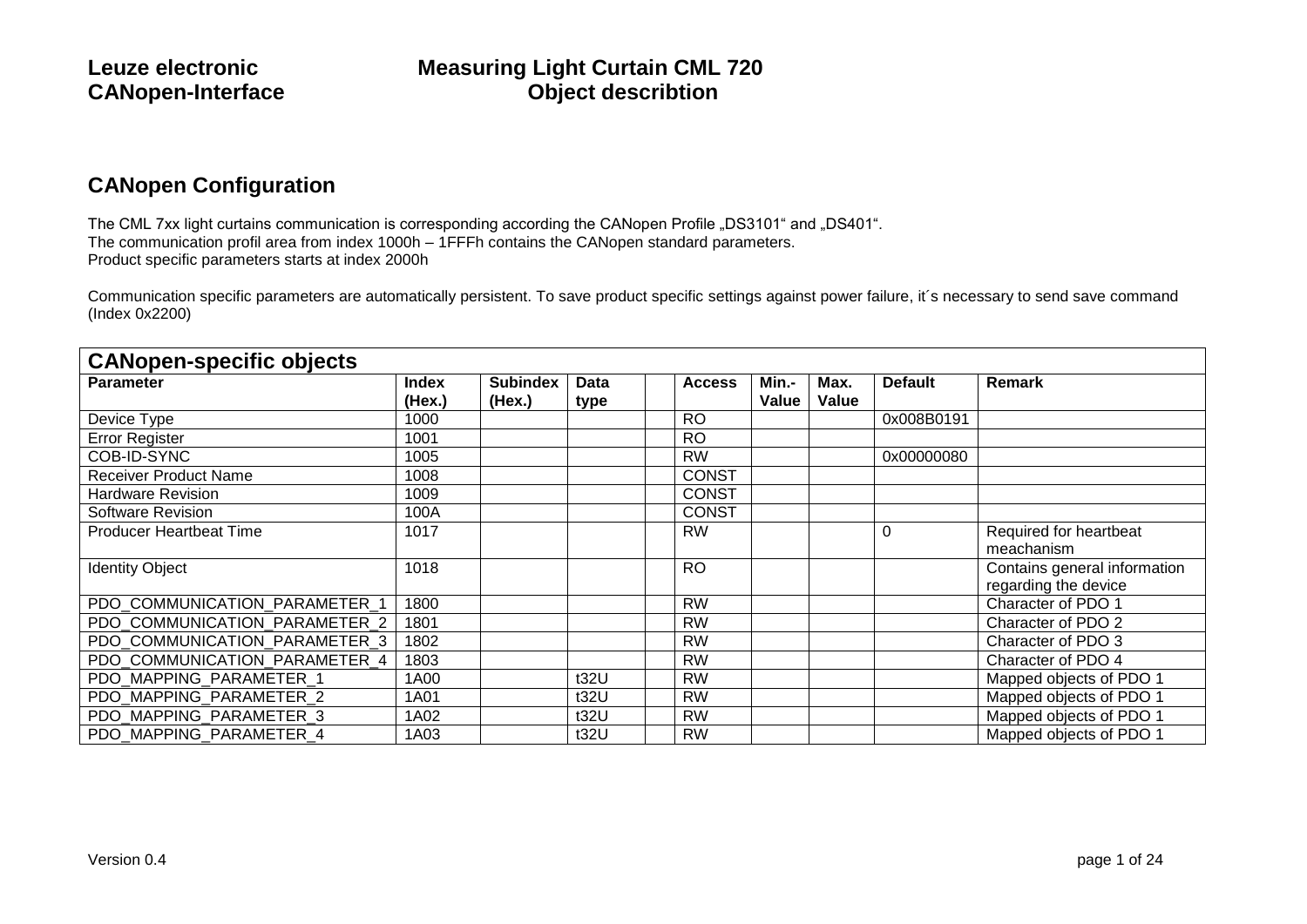| <b>Device Description</b>             |                        |                           |              |               |                |               |                |                                                                                                                                                                                       |  |  |
|---------------------------------------|------------------------|---------------------------|--------------|---------------|----------------|---------------|----------------|---------------------------------------------------------------------------------------------------------------------------------------------------------------------------------------|--|--|
| <b>Parameter</b>                      | <b>Index</b><br>(Hex.) | <b>Subindex</b><br>(Hex.) | Data<br>type | <b>Access</b> | Min.-<br>Value | Max.<br>Value | <b>Default</b> | Remark                                                                                                                                                                                |  |  |
| Vendor name                           | 2000                   |                           |              | <b>RO</b>     |                |               |                | Leuze electronic                                                                                                                                                                      |  |  |
| <b>Vendor Text</b>                    | 2001                   |                           |              | <b>RO</b>     |                |               |                | The sensor people                                                                                                                                                                     |  |  |
| <b>Receiver Product ID</b>            | 2002                   |                           |              | <b>RO</b>     |                |               |                | Receiver                                                                                                                                                                              |  |  |
| <b>Receiver Serial Number</b>         | 2003                   |                           |              | <b>RO</b>     |                |               |                | Receiver                                                                                                                                                                              |  |  |
| <b>Transmitter Product Name</b>       | 2008                   |                           |              | <b>RO</b>     |                |               |                | Transmitter                                                                                                                                                                           |  |  |
| <b>Transmitter Product ID</b>         | 2009                   |                           |              | <b>RO</b>     |                |               |                | Transmitter                                                                                                                                                                           |  |  |
| <b>Transmitter Serial Number</b>      | 200A                   |                           |              | <b>RO</b>     |                |               |                | Transmitter                                                                                                                                                                           |  |  |
| of the device.                        |                        |                           |              |               |                |               |                | Device characterisitcs specifiy the beam distance, the number of physical / logical beams, number of arrays (16 single beams) and the cycle time                                      |  |  |
| <b>Beam Distance</b>                  | 200B                   | 1                         | 116U         | <b>RO</b>     |                |               |                |                                                                                                                                                                                       |  |  |
| Number of physical beams              | 200B                   | $\overline{2}$            | t16U         | <b>RO</b>     |                |               |                |                                                                                                                                                                                       |  |  |
| Number of configured<br>logical beams | 200B                   | 3                         | t16U         | <b>RO</b>     |                |               |                | If parallel beam scanning configured,<br>number of logical beams are same as<br>physical (optical) beams.<br>In case of diagnol scanning, number of<br>logical beams will be doubled. |  |  |
| Number of optical cascades            | 200B                   | 4                         | t16U         | <b>RO</b>     |                |               |                |                                                                                                                                                                                       |  |  |
| Device cycle time [µs]                | 200B                   | 5                         | 116U         | <b>RO</b>     |                |               |                | Period of one measuring /scanning loop.<br>Min. 1ms                                                                                                                                   |  |  |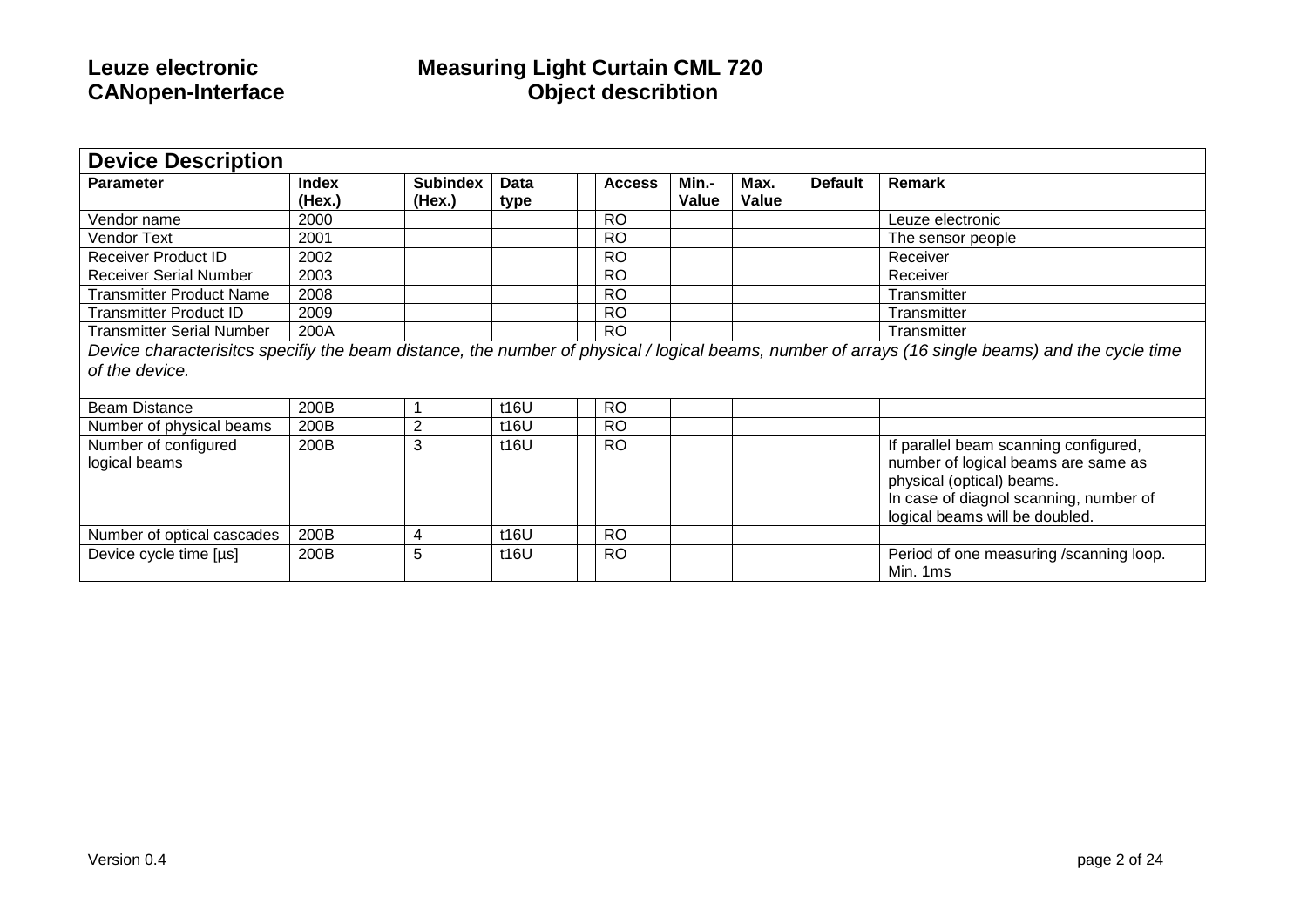| <b>Global Settings</b>                                                       |                 |                           |              |               |                |                    |                |                                                                                                                                                      |  |  |  |
|------------------------------------------------------------------------------|-----------------|---------------------------|--------------|---------------|----------------|--------------------|----------------|------------------------------------------------------------------------------------------------------------------------------------------------------|--|--|--|
|                                                                              |                 |                           |              |               |                |                    |                | Global settings allows setting of beam functions (parallel-/diagonal-/cross-beam), counting direction and min. object size for analysis (smoothing). |  |  |  |
| Min. size of a hole in e.g. a web will be configured by inverted. smoothing. |                 |                           |              |               |                |                    |                |                                                                                                                                                      |  |  |  |
| <b>Parameter</b>                                                             | Index<br>(Hex.) | <b>Subindex</b><br>(Hex.) | Data<br>type | <b>Access</b> | Min.-<br>Value | Max.<br>Value      | <b>Default</b> | <b>Remark</b>                                                                                                                                        |  |  |  |
| Mode of operation                                                            | 2100            |                           | t08U         | <b>RW</b>     | 0              | 3                  |                | 0: Parallel beam scanning<br>1: Diagonal beam scanning<br>2: Cross beam scanning                                                                     |  |  |  |
| Counting direction                                                           | 2100            | 2                         | t08U         | <b>RW</b>     | 0              |                    | 0              | 0: normal – starting at the connector side<br>1: Inverted – starting opposite the connector<br>side                                                  |  |  |  |
| Smoothing                                                                    | 2100            | 3                         | t08U         | <b>RW</b>     |                | MAX<br><b>T08U</b> |                | Less than N interrupted beams will be<br>ignored                                                                                                     |  |  |  |
| <b>Inverted Smoothing</b>                                                    | 2100            | 4                         | t08U         | <b>RW</b>     |                | MAX<br><b>T08U</b> |                | Less than N not interrupted beams will be<br>ignored                                                                                                 |  |  |  |

| <b>Additional Settings</b>                                                                                        |                                                                                                                                                                                    |                |      |           |       |                    |  |                                                                                      |  |  |  |
|-------------------------------------------------------------------------------------------------------------------|------------------------------------------------------------------------------------------------------------------------------------------------------------------------------------|----------------|------|-----------|-------|--------------------|--|--------------------------------------------------------------------------------------|--|--|--|
| Measuring values are suppressed until the configured number of consistent scans is reached.                       |                                                                                                                                                                                    |                |      |           |       |                    |  |                                                                                      |  |  |  |
| During latch time period all measurement values are accumulated and latched.                                      |                                                                                                                                                                                    |                |      |           |       |                    |  |                                                                                      |  |  |  |
| <b>Parameter</b><br><b>Subinde</b><br><b>Default</b><br>Remark<br>Min.-<br>Max.<br>Data<br>Index<br><b>Access</b> |                                                                                                                                                                                    |                |      |           |       |                    |  |                                                                                      |  |  |  |
|                                                                                                                   | (Hex.)                                                                                                                                                                             | x<br>(Hex.)    | type |           | Value | Value              |  |                                                                                      |  |  |  |
|                                                                                                                   | 2101                                                                                                                                                                               |                | t08U | <b>RW</b> | 0     |                    |  | reserved                                                                             |  |  |  |
| Filter depth                                                                                                      | 2101                                                                                                                                                                               | $\overline{2}$ | t08U | <b>RW</b> | 0     | MAX<br><b>T08U</b> |  | Number of consistent scans until measuring<br>result will be passed to the interface |  |  |  |
| Latch time<br>(hold function)                                                                                     | Latch time in ms<br>3<br><b>RW</b><br><b>T16U</b><br>2101<br>MAX<br>0<br>$\Omega$<br>During latch time period all measurement<br><b>T16U</b><br>values are accumulated and latched |                |      |           |       |                    |  |                                                                                      |  |  |  |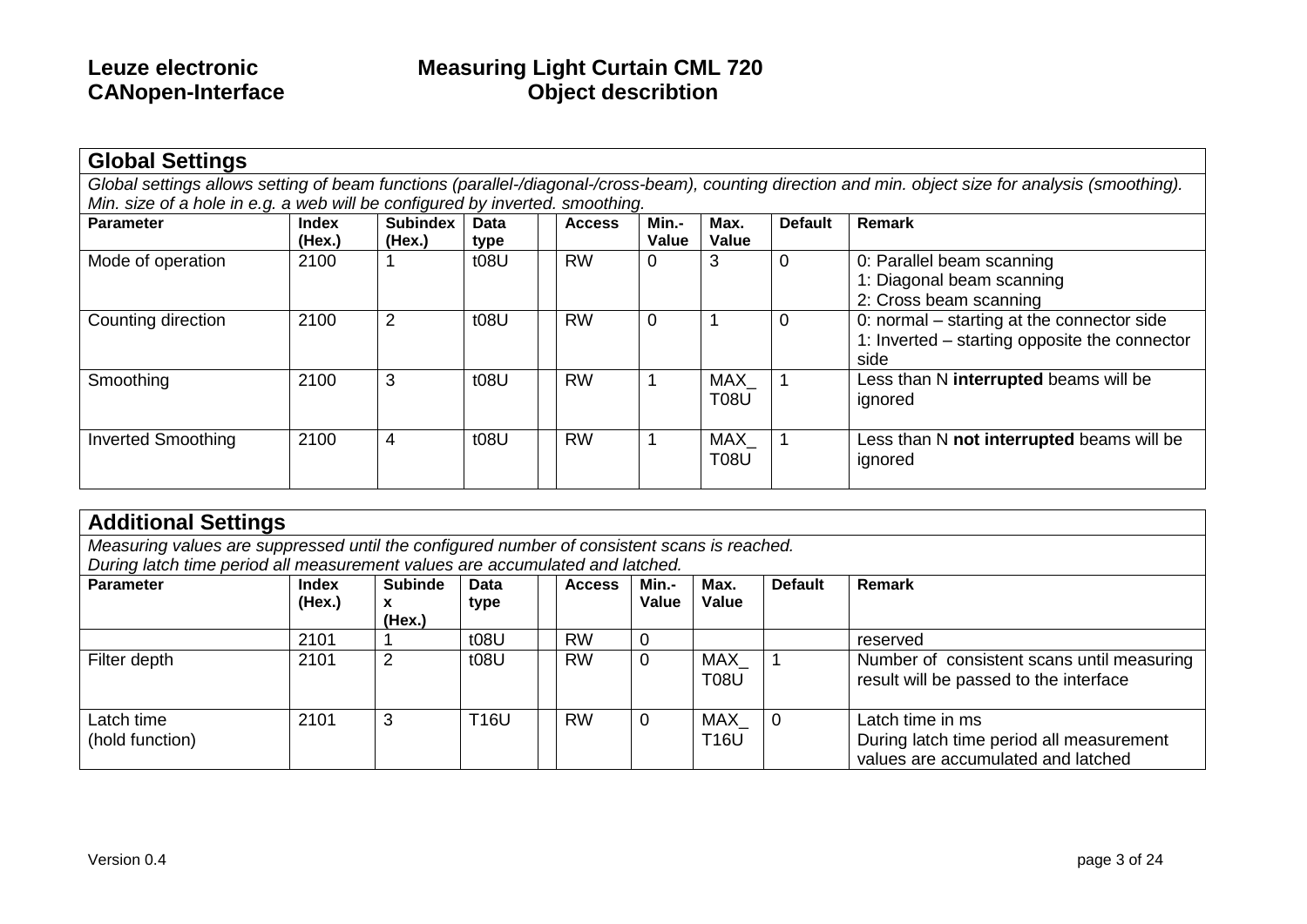### **Cascading Configuration**

*To avoid interferences multiple light curtains can be cascaded. The master generates the cyclic trigger signal, the slaves start their scanning after the configured delay time (different delay values required).*

| <b>Parameter</b>                              | <b>Index</b><br>(Hex.) | <b>Subindex</b><br>(Hex.) | <b>Data</b><br>type | <b>Access</b> | Min.-<br>Value | Max.<br>Value             | <b>Default</b> | Remark                                                                                                       |
|-----------------------------------------------|------------------------|---------------------------|---------------------|---------------|----------------|---------------------------|----------------|--------------------------------------------------------------------------------------------------------------|
| Cascading                                     | 2102                   |                           | t08U                | <b>RW</b>     | 0              |                           | 0              | 0: inactiv (continuous scanning)<br>1: activ (sensor waiting for trigger-signal)                             |
|                                               |                        |                           |                     |               |                |                           |                | Notice: In case of working in cascading<br>application, it's necessary to set master on 1<br>(activ)         |
| <b>Function mode</b>                          | 2102                   | $\overline{2}$            | t08U                | <b>RW</b>     | $\overline{0}$ |                           | $\mathbf 0$    | 0: Slave (waiting for trigger signal)<br>1: Master (generating trigger signal)                               |
| Delay trigger $\rightarrow$ start<br>scanning | 2102                   | 3                         | <b>T16U</b>         | <b>RW</b>     | 500            | <b>MAX</b><br><b>T16U</b> | 500            | Delay time in us<br>(starting at rising edge of trigger signal until<br>start of measuring / scanning cycle) |
| Triggerpulse width                            | 2102                   | 4                         | <b>T16U</b>         | <b>RO</b>     |                |                           | 100            | Puls width of master-trigger-puls in us<br>(Just for information)                                            |
| <b>Master Cycletime</b>                       | 2102                   | 5                         | T16U                | <b>RW</b>     |                | 6500                      |                | Period of a trigger loop in ms                                                                               |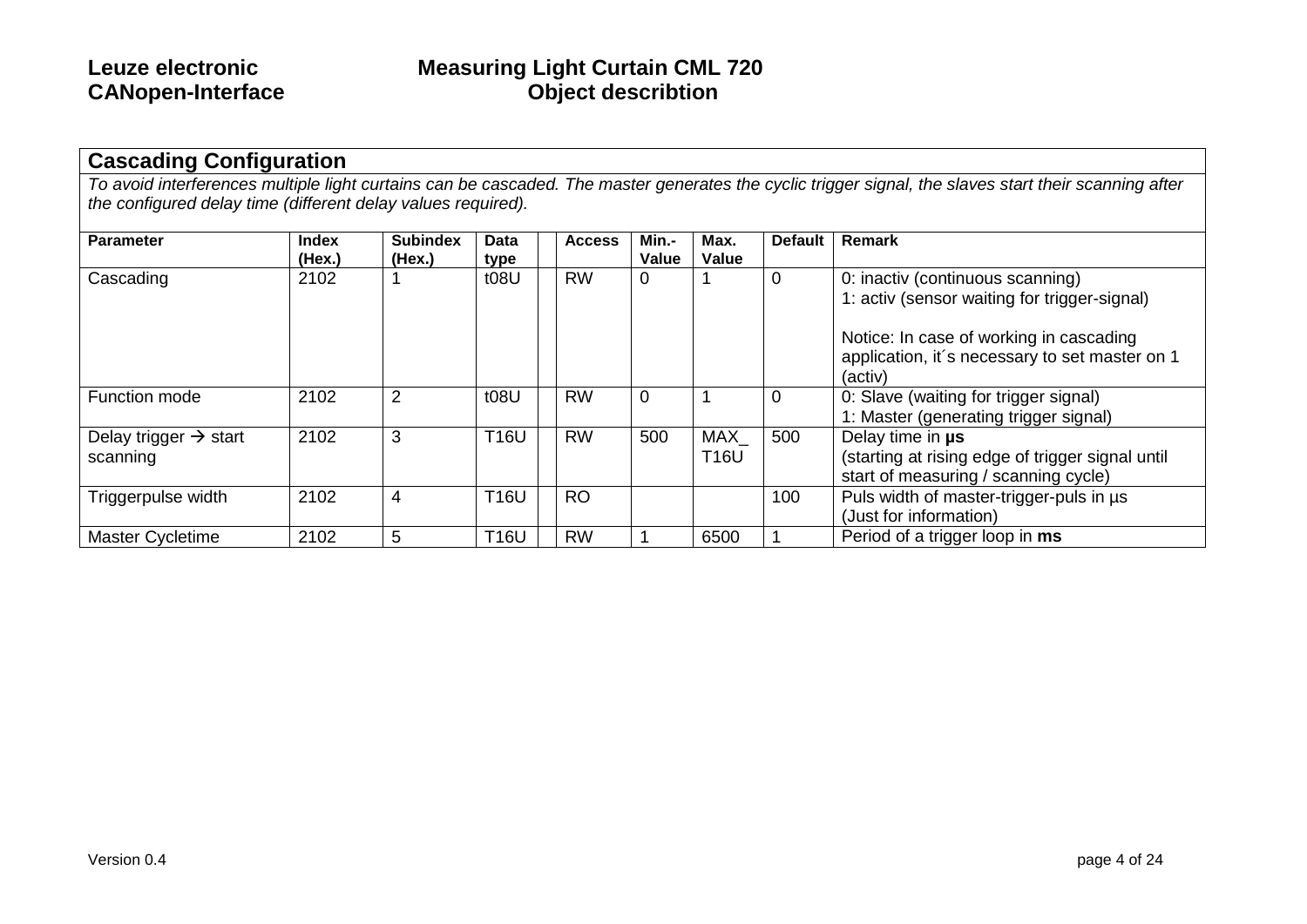### **Teach Settings**

*In most of applications it is generally recommended to store teach results power fail safe. Corresponding to the selected function reserve at teach operation, the sensitivity will be higher or smaller. Small function reserve = high sensitivity*

| <b>Parameter</b>           | <b>Index</b><br>(Hex.) | <b>Subindex</b><br>(Hex.) | Data<br>type | <b>Access</b> | Min.-<br>Value | Max.<br>Value      | <b>Default</b> | Remark                                                                                                                                                        |
|----------------------------|------------------------|---------------------------|--------------|---------------|----------------|--------------------|----------------|---------------------------------------------------------------------------------------------------------------------------------------------------------------|
| <b>Teach Count</b>         | 2103                   |                           | t08U         | <b>RO</b>     |                |                    | 10             | Depending of environmental conditions resp.<br>application conditions it can happen, that<br>systems takes more than one teach loop after<br>a teach command. |
| Teach Mode                 | 2103                   | 2                         | t08U         | <b>RW</b>     | 0              |                    | 0              | 0: Save persistent to Flash<br>1: Save transient to RAM                                                                                                       |
| Responsitivity after teach | 2103                   | 3                         | t08U         | <b>RW</b>     | $\overline{0}$ | 2                  | $\overline{0}$ | 0: High function reserve for robust application<br>1: Medium function reserve<br>2: Small function reserve                                                    |
| <b>Teach Status</b>        | 2400                   |                           | t08S         | <b>RO</b>     | $\overline{0}$ | MAX<br><b>T08U</b> |                | Feedback about last teach result:<br>0x00: Teach ok<br>0x01: Teach busy<br>$0x80$ : Teach error (Bit $8 =$ Errorbit)                                          |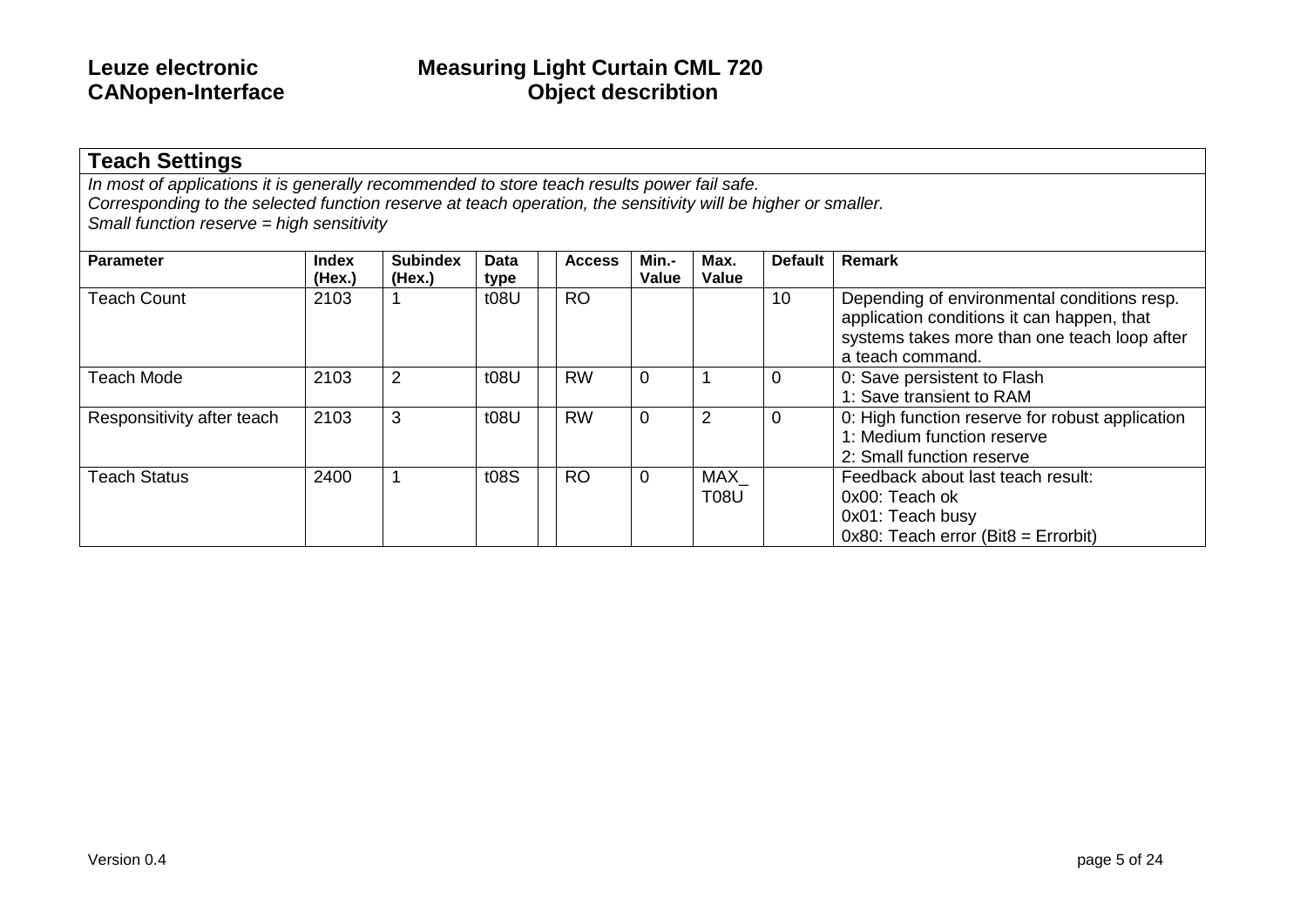| Up to 4 blanking areas can be configured.                                                                 |                        |                           |              |               |                |                    |                |                                                                                                                                                                                                                                                    |
|-----------------------------------------------------------------------------------------------------------|------------------------|---------------------------|--------------|---------------|----------------|--------------------|----------------|----------------------------------------------------------------------------------------------------------------------------------------------------------------------------------------------------------------------------------------------------|
| Deactivated beams can be setted to 0, 1 or the logical value of the neighbour beam.                       |                        |                           |              |               |                |                    |                |                                                                                                                                                                                                                                                    |
| If autoblanking is activated, the number of choosen blanking areas will be configured with teach command. |                        |                           |              |               |                |                    |                |                                                                                                                                                                                                                                                    |
| Details see appendix B:                                                                                   |                        |                           |              |               |                |                    |                |                                                                                                                                                                                                                                                    |
| <b>Parameter</b>                                                                                          | <b>Index</b><br>(Hex.) | <b>Subindex</b><br>(Hex.) | Data<br>type | <b>Access</b> | Min.-<br>Value | Max.<br>Value      | <b>Default</b> | Remark                                                                                                                                                                                                                                             |
| Number of autoblanking<br>areas                                                                           | 2104                   |                           | t08U         | <b>RW</b>     | $\overline{0}$ | 4                  | $\overline{0}$ | Required number of blanking areas if using<br>autom, teach                                                                                                                                                                                         |
| Autoblanking (during teach)                                                                               | 2104                   | $\overline{2}$            | t08U         | <b>RW</b>     | $\overline{0}$ |                    | $\mathbf 0$    | 0: Inactiv (only manual configuration possible)<br>1: Activ (blanking areas autom. configured by<br>teach)                                                                                                                                         |
| Function blanking area 1                                                                                  | 2104                   | 3                         | t16U         | <b>RW</b>     | $\overline{0}$ | 4                  | $\overline{0}$ | 0: No beams blanked<br>1: Logical value 0 for blanked beams<br>2: Logical value 1 for blanked beams<br>3: Logical value = same as neighbour beam<br>with lower beam number<br>4: Logical value = same as neighbour beam<br>with higher beam number |
| Start beam blanking area 1                                                                                | 2104                   | $\overline{4}$            | t16U         | <b>RW</b>     | 1              | MAX<br><b>BEAM</b> |                | Start beam of blanking area                                                                                                                                                                                                                        |
| End beam blanking area 1                                                                                  | 2104                   | 5                         | t16U         | <b>RW</b>     | 1              | MAX<br><b>BEAM</b> |                | End beam of blanking area                                                                                                                                                                                                                          |
| Function blanking area 2                                                                                  | 2104                   | 6                         | t16U         | <b>RW</b>     | $\overline{0}$ | 4                  | $\mathbf 0$    | 0: No beams blanked<br>1: Logical value 0 for blanked beams<br>2: Logical value 1 for blanked beams<br>3: Logical value = same as neighbour beam<br>with lower beam number<br>4: Logical value = same as neighbour beam                            |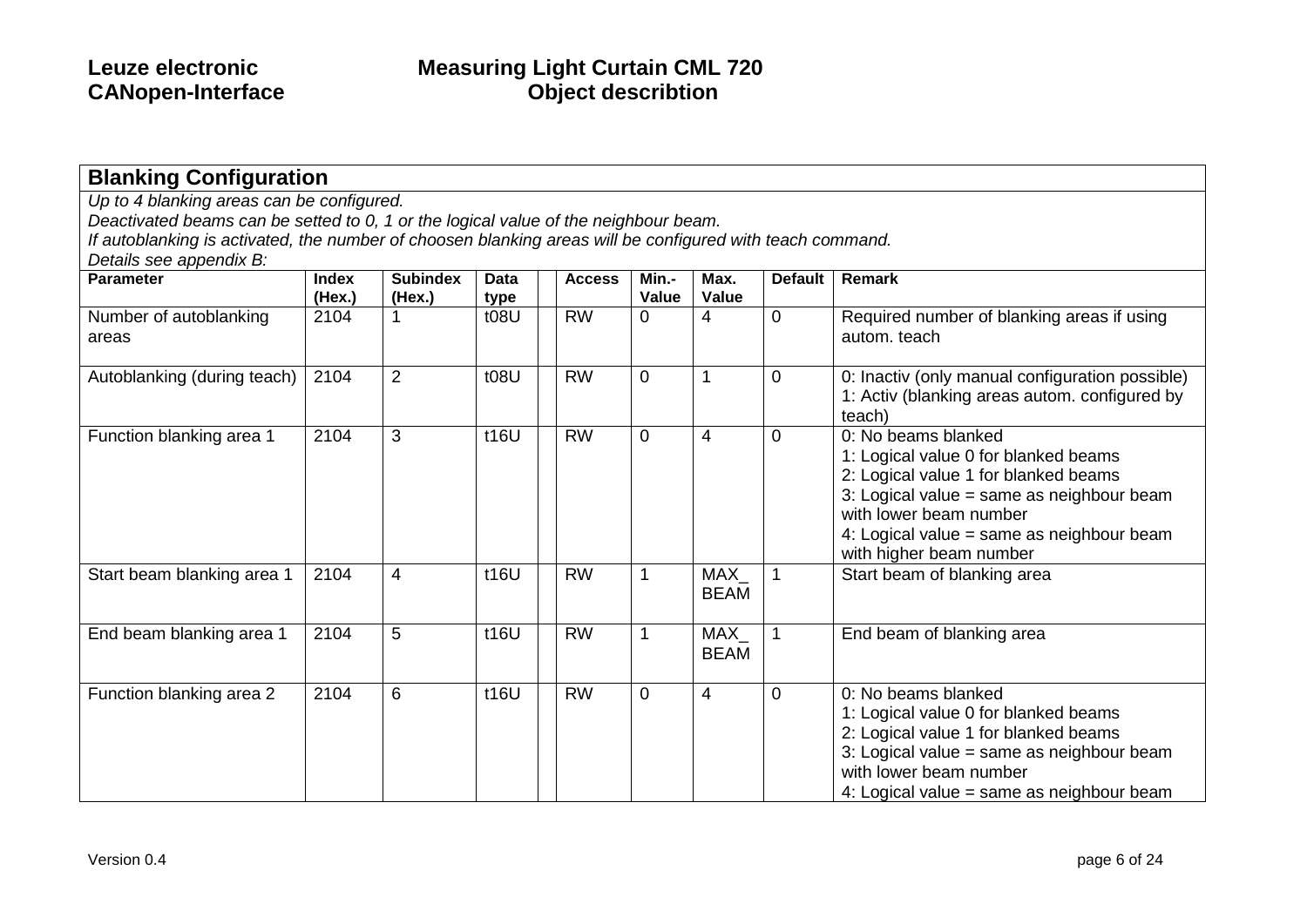|                            |      |    |      |                 |                |                    |                | with higher beam number                                                                                                                                                                                                                            |
|----------------------------|------|----|------|-----------------|----------------|--------------------|----------------|----------------------------------------------------------------------------------------------------------------------------------------------------------------------------------------------------------------------------------------------------|
| Start beam blanking area 2 | 2104 | 7  | t16U | <b>RW</b>       |                | MAX<br><b>BEAM</b> | $\overline{1}$ | Start beam of blanking area                                                                                                                                                                                                                        |
| End beam blanking area 2   | 2104 | 8  | t16U | <b>RW</b>       |                | MAX<br><b>BEAM</b> | $\overline{1}$ | End beam of blanking area                                                                                                                                                                                                                          |
| Function blanking area 3   | 2104 | 9  | t16U | <b>RW</b>       | $\overline{0}$ | $\overline{4}$     | $\mathbf 0$    | 0: No beams blanked<br>1: Logical value 0 for blanked beams<br>2: Logical value 1 for blanked beams<br>3: Logical value = same as neighbour beam<br>with lower beam number<br>4: Logical value = same as neighbour beam<br>with higher beam number |
| Start beam blanking area 3 | 2104 | 10 | t16U | $\overline{RW}$ | 1              | MAX<br><b>BEAM</b> | $\mathbf 1$    | Start beam of blanking area                                                                                                                                                                                                                        |
| End beam blanking area 3   | 2104 | 11 | t16U | <b>RW</b>       | 1              | MAX<br><b>BEAM</b> | $\mathbf{1}$   | End beam of blanking area                                                                                                                                                                                                                          |
| Function blanking area 4   | 2104 | 12 | t16U | <b>RW</b>       | $\overline{0}$ | $\overline{4}$     | $\mathbf 0$    | 0: No beams blanked<br>1: Logical value 0 for blanked beams<br>2: Logical value 1 for blanked beams<br>3: Logical value = same as neighbour beam<br>with lower beam number<br>4: Logical value = same as neighbour beam<br>with higher beam number |
| Start beam blanking area 4 | 2104 | 13 | t16U | <b>RW</b>       |                | MAX<br><b>BEAM</b> | $\mathbf{1}$   | Start beam of blanking area                                                                                                                                                                                                                        |
| End beam blanking area 4   | 2104 | 14 | t16U | <b>RW</b>       | 1              | MAX<br><b>BEAM</b> | $\overline{1}$ | End beam of blanking area                                                                                                                                                                                                                          |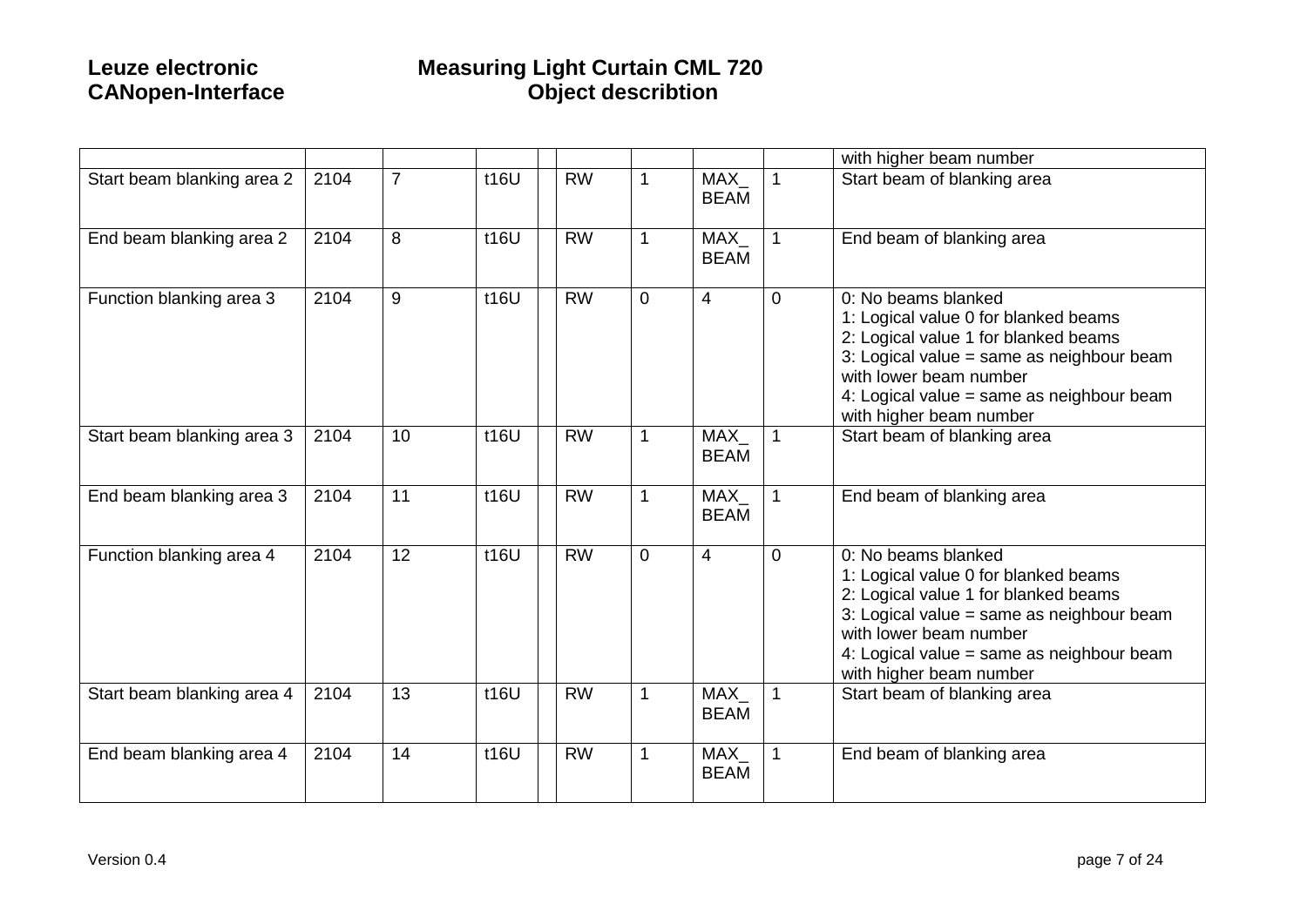| <b>Code Analysis Settings</b> |                        |                           |              |               |                |                           |                |                                |  |  |
|-------------------------------|------------------------|---------------------------|--------------|---------------|----------------|---------------------------|----------------|--------------------------------|--|--|
| Customer specific function    |                        |                           |              |               |                |                           |                |                                |  |  |
| <b>Parameter</b>              | <b>Index</b><br>(Hex.) | <b>Subindex</b><br>(Hex.) | Data<br>type | <b>Access</b> | Min.-<br>Value | Max.<br>Value             | <b>Default</b> | Remark                         |  |  |
| Analysis function             | 2105                   |                           | <b>T32U</b>  | <b>RW</b>     | 0              |                           | 0              | 0: Deactivated<br>1: Activated |  |  |
| Mask                          | 2105                   | $\overline{2}$            | <b>T32U</b>  | <b>RW</b>     | $\mathbf 0$    | MAX<br><b>T32U</b>        | $\overline{0}$ | Mask to choose trigger pattern |  |  |
| Value                         | 2105                   | 3                         | <b>T32U</b>  | <b>RW</b>     | 0              | MAX<br><b>T32U</b>        | $\overline{0}$ | Trigger pattern                |  |  |
| Code                          | 2105                   | 4                         | <b>T32U</b>  | <b>RW</b>     | 0              | <b>MAX</b><br><b>T32U</b> | $\overline{0}$ | Mask to choose code-values     |  |  |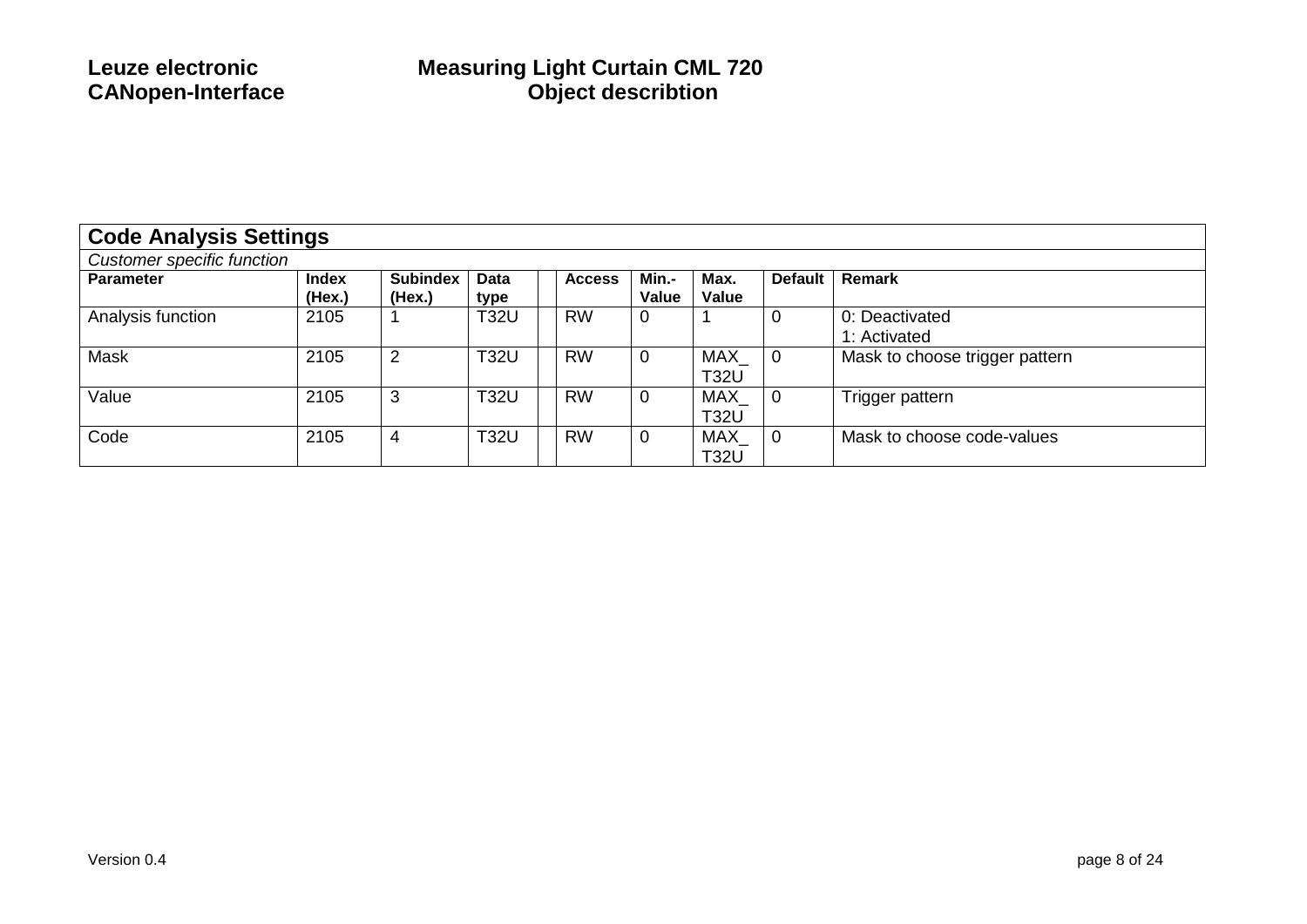| In- / Outputs – Configuration of Pin 2 and Pin 5                                                             |              |                 |             |               |                |                |                |                                |  |  |  |
|--------------------------------------------------------------------------------------------------------------|--------------|-----------------|-------------|---------------|----------------|----------------|----------------|--------------------------------|--|--|--|
| The digital inputs / outputs can be defined as PNP or NPN working. Thus applying to all I/Os simultaneously. |              |                 |             |               |                |                |                |                                |  |  |  |
| Details see appendix C:                                                                                      |              |                 |             |               |                |                |                |                                |  |  |  |
| <b>Parameter</b>                                                                                             | <b>Index</b> | <b>Subindex</b> | <b>Data</b> | <b>Access</b> | Min.-          | Max.           | <b>Default</b> | <b>Remark</b>                  |  |  |  |
|                                                                                                              | (Hex.)       | (Hex.)          | type        |               | <b>Value</b>   | <b>Value</b>   |                |                                |  |  |  |
| Digital IO switching level                                                                                   | 2150         |                 | <b>Bool</b> | <b>RW</b>     | 0              |                | $\mathbf{1}$   | 0: Transistor NPN              |  |  |  |
|                                                                                                              |              |                 |             |               |                |                |                | 1: Transistor PNP              |  |  |  |
| <b>Configuration Pin 2 (function)</b>                                                                        |              |                 |             |               |                |                |                |                                |  |  |  |
| Configuration of In-/Outputs: Pin 2 and/or 5                                                                 |              |                 |             |               |                |                |                |                                |  |  |  |
| Pin 2:                                                                                                       | 2151         |                 | t08U        | <b>RW</b>     | $\mathbf 0$    | 3              | $\mathbf 0$    | 0: Deactivated                 |  |  |  |
| <b>Output Function</b>                                                                                       |              |                 |             |               |                |                |                | 1: Switching output (area 132) |  |  |  |
|                                                                                                              |              |                 |             |               |                |                |                | 2: Warning output              |  |  |  |
|                                                                                                              |              |                 |             |               |                |                |                | 3: Trigger output              |  |  |  |
| <b>Pin 2:</b>                                                                                                | 2151         | $\overline{2}$  | t08U        | <b>RW</b>     | $\overline{0}$ | $\overline{2}$ | $\mathbf 0$    | 0: Deactivated                 |  |  |  |
| <b>Input Function</b>                                                                                        |              |                 |             |               |                |                |                | 1: Trigger input               |  |  |  |
|                                                                                                              |              |                 |             |               |                |                |                | 2: Teach input                 |  |  |  |
| Pin 2:                                                                                                       | 2151         | 3               | t08U        | <b>RW</b>     | $\overline{0}$ | 1              | $\overline{0}$ | 0: Normal -light switching     |  |  |  |
| Switching level                                                                                              |              |                 |             |               |                |                |                | 1: Inverted - dark switching   |  |  |  |
| Pin 2: Selection                                                                                             | 2151         | $\overline{4}$  | t08U        | <b>RW</b>     | $\overline{0}$ | 1              | 1              | 0: Output                      |  |  |  |
| Input / Output                                                                                               |              |                 |             |               |                |                |                | 1: Input                       |  |  |  |
| <b>Configuration Pin 5 (function)</b>                                                                        |              |                 |             |               |                |                |                |                                |  |  |  |
| Pin 5:                                                                                                       | 2152         |                 | t08U        | <b>RW</b>     | $\mathbf 0$    | 3              | $\mathbf 0$    | 0: Deactivated                 |  |  |  |
| <b>Output Function</b>                                                                                       |              |                 |             |               |                |                |                | 1: Switching output (area 132) |  |  |  |
|                                                                                                              |              |                 |             |               |                |                |                | 2: Warning output              |  |  |  |
|                                                                                                              |              |                 |             |               |                |                |                | 3: Trigger output              |  |  |  |
| Pin 5:                                                                                                       | 2152         | $\overline{2}$  | t08U        | <b>RW</b>     | $\overline{0}$ | $\overline{2}$ | $\mathbf 0$    | 0: Deactivated                 |  |  |  |
| Input Function                                                                                               |              |                 |             |               |                |                |                | 1: Trigger input               |  |  |  |
|                                                                                                              |              |                 |             |               |                |                |                | 2: Teach input                 |  |  |  |
| Pin 5:                                                                                                       | 2152         | 3               | t08U        | <b>RW</b>     | $\mathbf 0$    | 1              | $\mathbf 0$    | 0: Normal -light switching     |  |  |  |
| Switching level                                                                                              |              |                 |             |               |                |                |                | 1: Inverted - dark switching   |  |  |  |
| Pin 5: Selection                                                                                             | 2152         | $\overline{4}$  | t08U        | <b>RW</b>     | $\overline{0}$ | 1              | 1              | 0: Output                      |  |  |  |
| Input / Output                                                                                               |              |                 |             |               |                |                |                | 1: Input                       |  |  |  |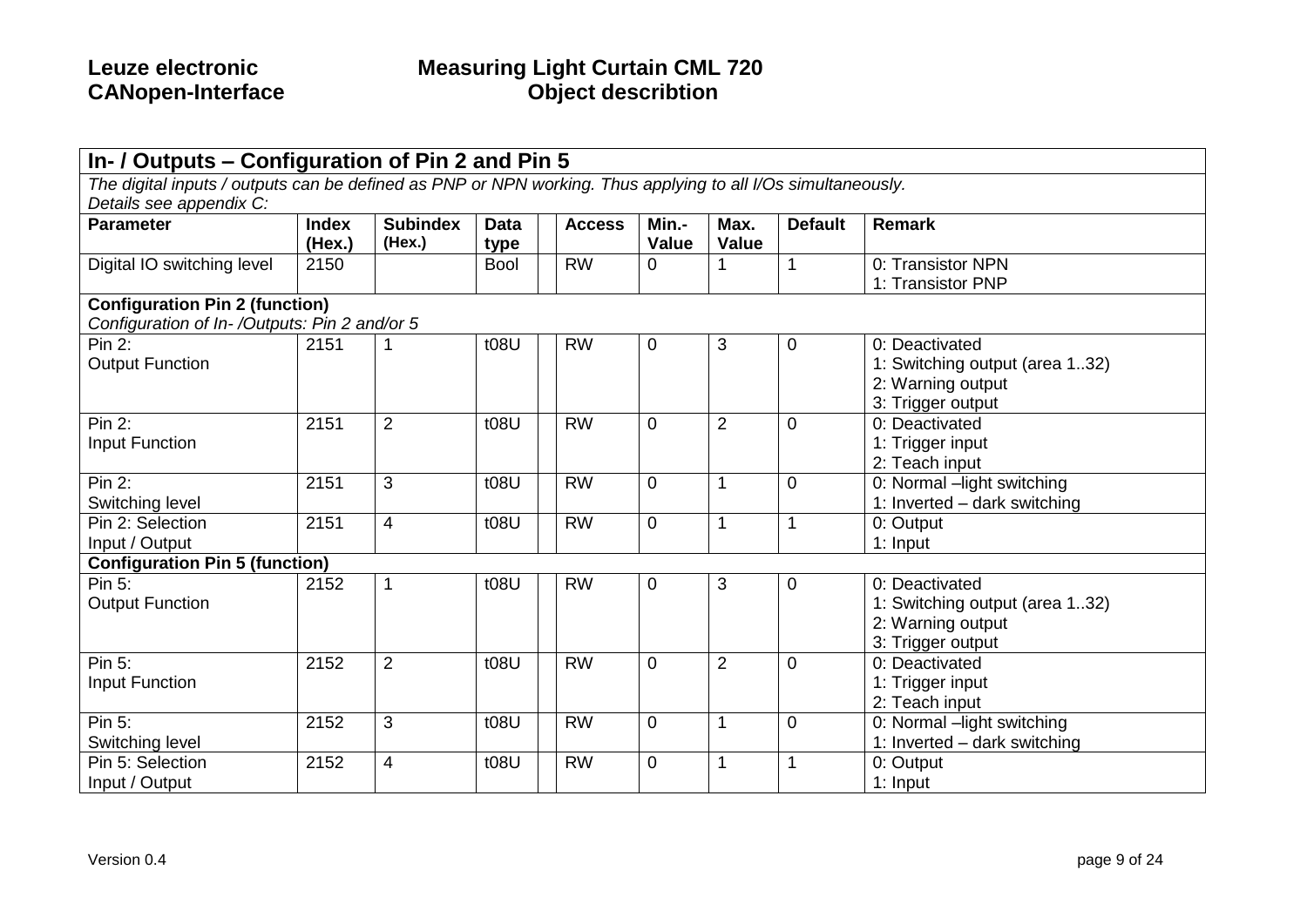| <b>Digital Output Pin 2 Settings</b><br>Up to 4 timer functions configurable. Max. time period are 65 sec.            |      |                |      |     |                |             |                |                                        |
|-----------------------------------------------------------------------------------------------------------------------|------|----------------|------|-----|----------------|-------------|----------------|----------------------------------------|
| Output has to be assigned to an area 1-32. For Pin $2 =$ Index 2155sub3 resp. Pin $5 =$ Index 2156sub4                |      |                |      |     |                |             |                |                                        |
| Activate the selected area by entering 1 at corresponding position in 32 bit word. Ascending from right with area 01. |      |                |      |     |                |             |                |                                        |
| Details see appendix C:                                                                                               |      |                |      |     |                |             |                |                                        |
| Operation mode of time                                                                                                | 2155 |                | t08U | R/W | 0              | 4           | $\mathbf 0$    | 0: Deactivated                         |
| unit                                                                                                                  |      |                |      |     |                |             |                | 1: ON delay                            |
|                                                                                                                       |      |                |      |     |                |             |                | 2: OFF delay                           |
|                                                                                                                       |      |                |      |     |                |             |                | 3: Pulse stretching                    |
|                                                                                                                       |      |                |      |     |                |             |                | 4: Spike supression                    |
| Delay time for defined                                                                                                | 2155 | $\overline{2}$ | t16U | R/W | 0              | MAX         |                | $065535$ [ms]                          |
| operation mode                                                                                                        |      |                |      |     |                | <b>T16U</b> |                |                                        |
|                                                                                                                       |      |                |      |     |                |             |                |                                        |
| Area mapping 321                                                                                                      | 2155 | 3              | t32U | R/W | $\overline{0}$ | MAX_        | $\overline{0}$ | Logical OR interconnection for mapping |
| (logical OR)                                                                                                          |      |                |      |     |                | <b>T32U</b> |                | areas to output                        |
|                                                                                                                       |      |                |      |     |                |             |                |                                        |
| <b>Digital Output Pin 5 Settings</b>                                                                                  |      |                |      |     |                |             |                |                                        |
| Operation mode of time                                                                                                | 2156 |                | t08U | R/W | $\mathbf 0$    | 4           | $\mathbf 0$    | 0: Deactivated                         |
| unit                                                                                                                  |      |                |      |     |                |             |                | 1: ON delay                            |
|                                                                                                                       |      |                |      |     |                |             |                | 2: OFF delay                           |
|                                                                                                                       |      |                |      |     |                |             |                | 3: Pulse stretching                    |
|                                                                                                                       |      |                |      |     |                |             |                | 4: Spike supression                    |
| Delay time for defined                                                                                                | 2156 | $\overline{2}$ | t16U | R/W | 0              | MAX         |                | $065535$ [ms]                          |
| operation mode                                                                                                        |      |                |      |     |                | <b>T16U</b> |                |                                        |
|                                                                                                                       |      |                |      |     |                |             |                |                                        |
| Area mapping 321                                                                                                      | 2156 | 3              | t32U | R/W | $\mathbf 0$    | MAX_        | $\mathbf 0$    | Logical OR interconnection for mapping |
| (logical OR)                                                                                                          |      |                |      |     |                | <b>T32U</b> |                | areas to output                        |
|                                                                                                                       |      |                |      |     |                |             |                |                                        |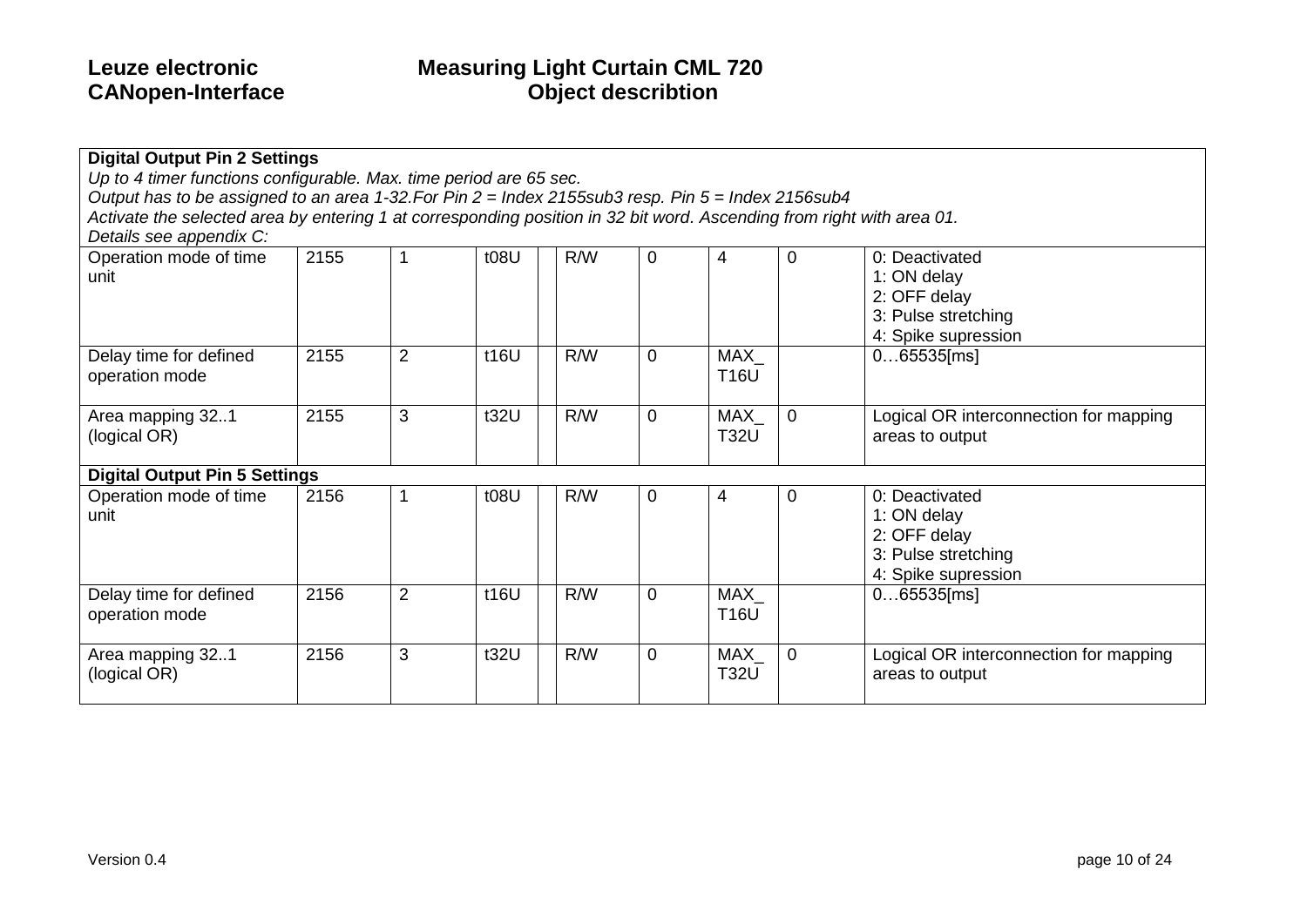| <b>Area Configuration</b>                                                             |              |                 |             |               |                |                   |                |                                                                                                                                                  |
|---------------------------------------------------------------------------------------|--------------|-----------------|-------------|---------------|----------------|-------------------|----------------|--------------------------------------------------------------------------------------------------------------------------------------------------|
|                                                                                       |              |                 |             |               |                |                   |                | How to configure up to 32 areas in manual way. Configuration of area: Define condition to ensure that area will be logical 1 or 0. If working in |
| diagonal- or cross-beam mode, insert number of logical beams. Details see appendix A: |              |                 |             |               |                |                   |                |                                                                                                                                                  |
| <b>Parameter</b>                                                                      | <b>Index</b> | <b>Subindex</b> | <b>Data</b> | <b>Access</b> | Min.-          | <b>Max. Value</b> | <b>Default</b> | Remark                                                                                                                                           |
|                                                                                       | (Hex.)       | (Hex.)          | type        |               | Value          |                   |                |                                                                                                                                                  |
| <b>Configuration area 1</b>                                                           | 2170         |                 |             |               |                |                   |                |                                                                                                                                                  |
| Area                                                                                  | 2170         | $\overline{1}$  | t08U        | <b>RW</b>     | $\mathbf 0$    |                   | 0              | 0: Deactivated                                                                                                                                   |
|                                                                                       |              |                 |             |               |                |                   |                | 1: Activated                                                                                                                                     |
| Logic conditions                                                                      | 2170         | $\overline{2}$  | t08U        | <b>RW</b>     | $\overline{0}$ | 1                 | 0              | 0: Normal - light switching                                                                                                                      |
|                                                                                       |              |                 |             |               |                |                   |                | 1: Inverted - dark switching                                                                                                                     |
| Start beam                                                                            | 2170         | 3               | t16U        | R/W           |                | <b>OxFFFE</b>     |                | 1 65534                                                                                                                                          |
| End beam                                                                              | 2170         | $\overline{4}$  | t16U        | RW            | $\mathbf 1$    | 0xFFFE            |                | 165534                                                                                                                                           |
| Number of beams for                                                                   | 2170         | 5               | t16U        | <b>RW</b>     | $\mathbf 0$    | MAX_BEAM          | 0              | 01776                                                                                                                                            |
| condition ON                                                                          |              |                 |             |               |                |                   |                |                                                                                                                                                  |
| Number of beams for                                                                   | 2170         | 6               | t16U        | <b>RW</b>     | $\mathbf 0$    | MAX_BEAM          | 0              | 01776                                                                                                                                            |
| condition OFF                                                                         |              |                 |             |               |                |                   |                |                                                                                                                                                  |
| Target center                                                                         | 2170         | $\overline{7}$  | t16U        | <b>RW</b>     | $\mathbf 0$    | MAX BEAM          | 0              | 01776                                                                                                                                            |
| <b>Target width</b>                                                                   | 2170         | 8               | t16U        | R/W           | $\mathbf 0$    | MAX BEAM          | $\Omega$       | 01776                                                                                                                                            |
|                                                                                       |              |                 |             |               |                |                   |                |                                                                                                                                                  |
| <b>Configuration area 2</b>                                                           | 2171         |                 |             |               |                |                   |                |                                                                                                                                                  |
| Area                                                                                  | 2171         | 1               | t08U        | <b>RW</b>     | $\mathbf 0$    | 1                 | 0              | 0: Deactivated                                                                                                                                   |
|                                                                                       |              |                 |             |               |                |                   |                | 1: Activated                                                                                                                                     |
| Logic conditions                                                                      | 2171         | $\overline{2}$  | t08U        | <b>RW</b>     | $\overline{0}$ | 1                 | 0              | 0: Normal - light switching                                                                                                                      |
|                                                                                       |              |                 |             |               |                |                   |                | 1: Inverted - dark switching                                                                                                                     |
| Start beam                                                                            | 2171         | 3               | t16U        | R/W           |                | <b>OxFFFE</b>     |                | 165534                                                                                                                                           |
| End beam                                                                              | 2171         | $\overline{4}$  | t16U        | RW            |                | 0xFFFE            |                | 165534                                                                                                                                           |
| Number of beams for                                                                   | 2171         | 5               | t16U        | <b>RW</b>     | $\mathbf 0$    | MAX_BEAM          | 0              | 01776                                                                                                                                            |
| condition ON                                                                          |              |                 |             |               |                |                   |                |                                                                                                                                                  |
| Number of beams for                                                                   | 2171         | 6               | t16U        | <b>RW</b>     | $\overline{0}$ | MAX BEAM          | $\Omega$       | 01776                                                                                                                                            |
| condition OFF                                                                         |              |                 |             |               |                |                   |                |                                                                                                                                                  |
| Target center                                                                         | 2171         | $\overline{7}$  | t16U        | <b>RW</b>     | $\mathbf 0$    | MAX_BEAM          | 0              | 01776                                                                                                                                            |
| Target width                                                                          | 2171         | 8               | t16U        | R/W           | $\overline{0}$ | MAX BEAM          | $\Omega$       | 01776                                                                                                                                            |

**All other 30 areas have to be configured in the same way as described in 2170 respectively 2171:**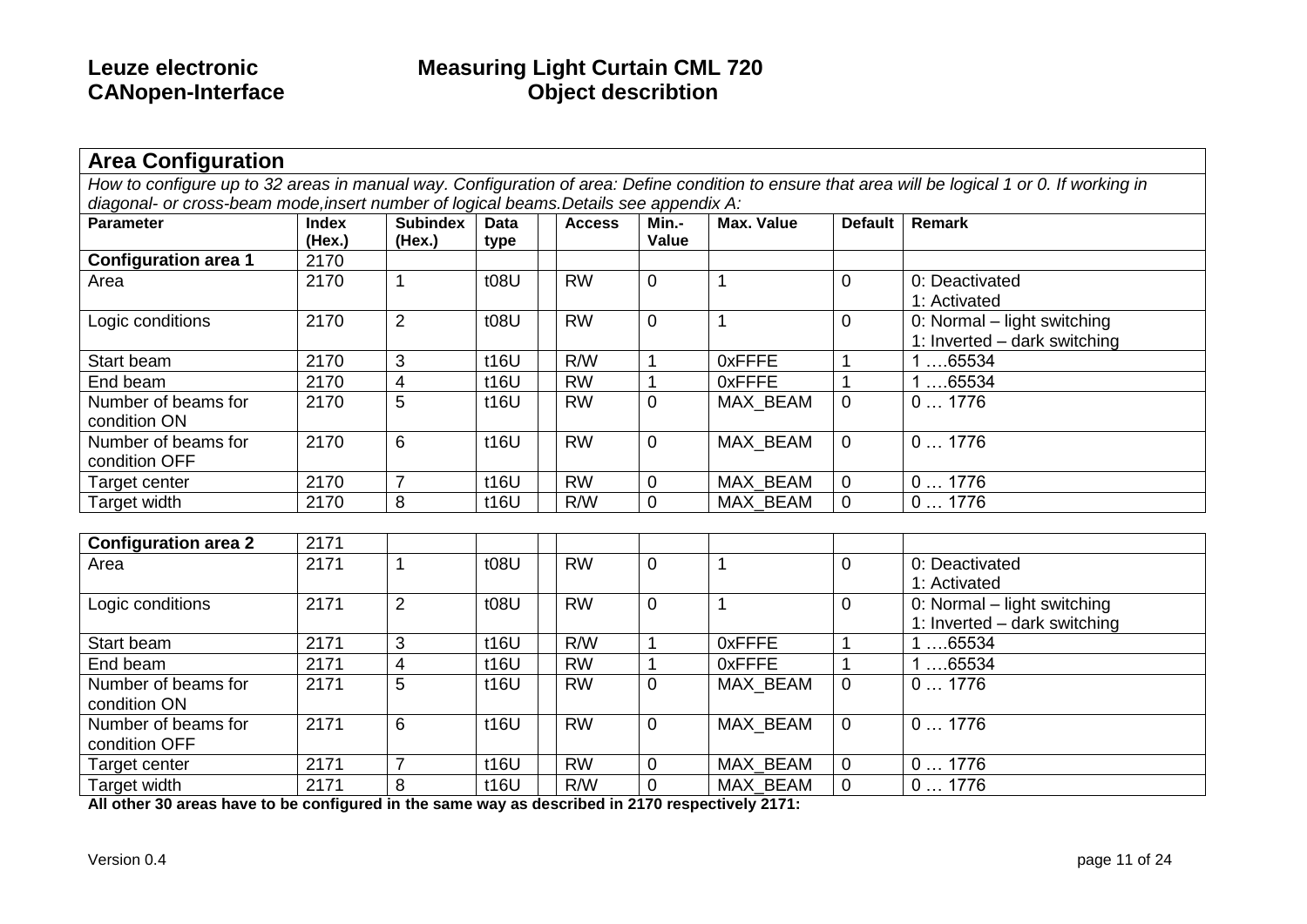## **CANopen**

### **Leuze electronic Measuring Light Curtain CML 720 -Interface Object describtion**

| Configuration area 3  | 2172 |  |  |  |  |
|-----------------------|------|--|--|--|--|
| Configuration area 4  | 2173 |  |  |  |  |
| Configuration area 5  | 2174 |  |  |  |  |
| Configuration area 6  | 2175 |  |  |  |  |
| Configuration area 7  | 2176 |  |  |  |  |
| Configuration area 8  | 2177 |  |  |  |  |
| Configuration area 9  | 2178 |  |  |  |  |
| Configuration area 10 | 2179 |  |  |  |  |
| Configuration area 11 | 217A |  |  |  |  |
| Configuration area 12 | 217B |  |  |  |  |
| Configuration area 13 | 217C |  |  |  |  |
| Configuration area 14 | 217D |  |  |  |  |
| Configuration area 15 | 217E |  |  |  |  |
| Configuration area 16 | 217F |  |  |  |  |
| Configuration area 17 | 2180 |  |  |  |  |
| Configuration area 18 | 2181 |  |  |  |  |
| Configuration area 19 | 2182 |  |  |  |  |
| Configuration area 20 | 2183 |  |  |  |  |
| Configuration area 21 | 2184 |  |  |  |  |
| Configuration area 22 | 2185 |  |  |  |  |
| Configuration area 23 | 2186 |  |  |  |  |
| Configuration area 24 | 2187 |  |  |  |  |
| Configuration area 25 | 2188 |  |  |  |  |
| Configuration area 26 | 2189 |  |  |  |  |
| Configuration area 27 | 218A |  |  |  |  |
| Configuration area 28 | 218B |  |  |  |  |
| Configuration area 29 | 218C |  |  |  |  |
| Configuration area 30 | 218D |  |  |  |  |
| Configuration area 31 | 218E |  |  |  |  |
| Configuration area 32 | 218F |  |  |  |  |
|                       |      |  |  |  |  |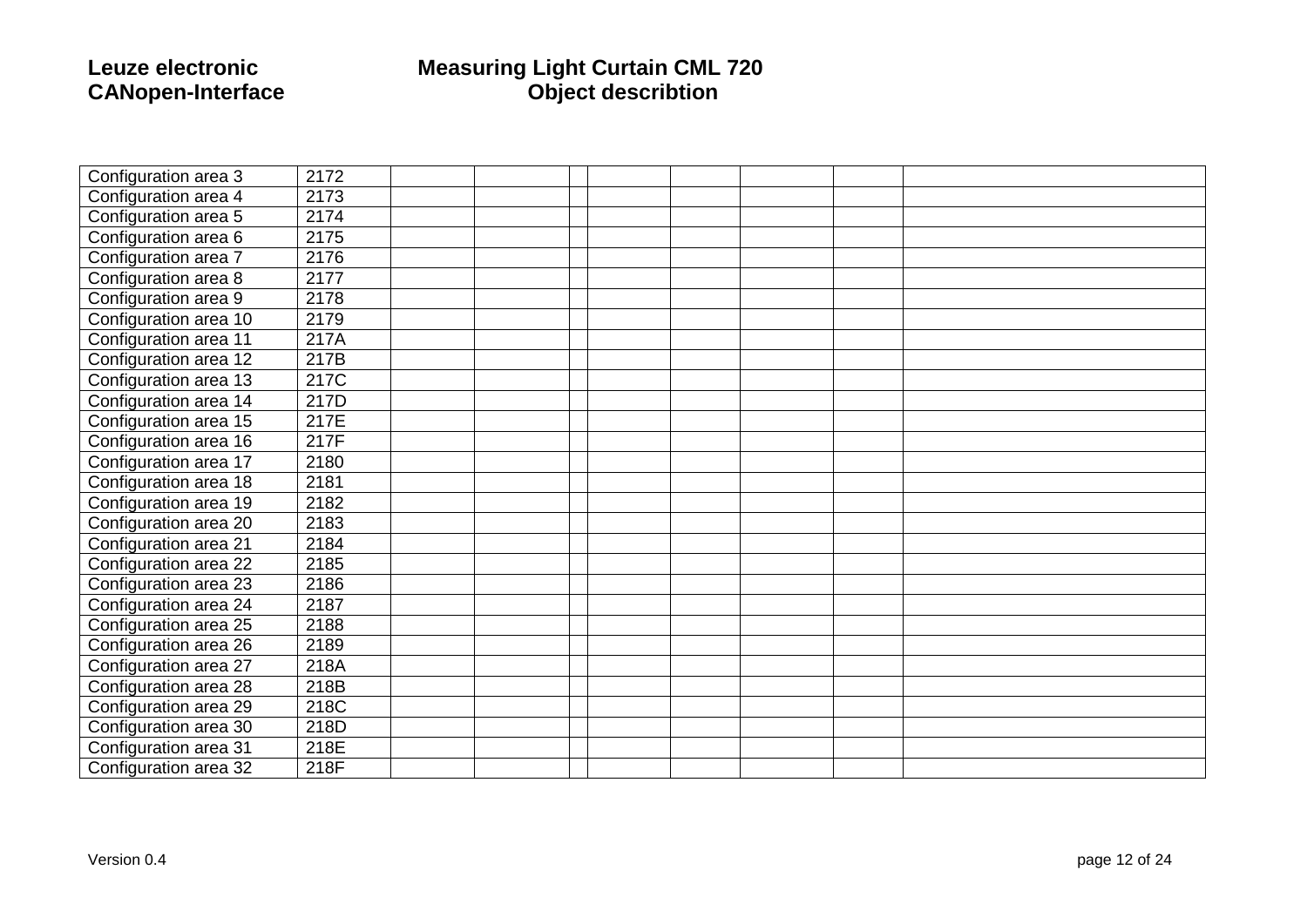| <b>Commands</b>                                                                      |                        |                           |              |               |                |               |                |                                                                                                                                                                                                                                                                                                                                                                                                                                                                  |
|--------------------------------------------------------------------------------------|------------------------|---------------------------|--------------|---------------|----------------|---------------|----------------|------------------------------------------------------------------------------------------------------------------------------------------------------------------------------------------------------------------------------------------------------------------------------------------------------------------------------------------------------------------------------------------------------------------------------------------------------------------|
| How to split the areas "automatically":                                              |                        |                           |              |               |                |               |                |                                                                                                                                                                                                                                                                                                                                                                                                                                                                  |
| Transmit first the argument fort he command and than Index 2200, Subindex 1, Value 8 |                        |                           |              |               |                |               |                |                                                                                                                                                                                                                                                                                                                                                                                                                                                                  |
| <b>Parameter</b>                                                                     | <b>Index</b><br>(Hex.) | <b>Subindex</b><br>(Hex.) | Data<br>type | <b>Access</b> | Min.-<br>Value | Max.<br>Value | <b>Default</b> | <b>Remark</b>                                                                                                                                                                                                                                                                                                                                                                                                                                                    |
| <b>Command Identifier</b>                                                            | 2200                   |                           | t16U         | <b>RW</b>     |                |               |                | Task command during writing access:<br>0: Start Scan<br>1: Stop Scan<br>3: Teach<br>4: Reboot<br>5: Reset, deletes the user settings - see annotation<br>page 1. With next power up process is the system<br>starting in factory setting configuration.<br>To reset on factory settings, it's necessary to send first<br>reset and than reboot command.<br>6: Save<br>7: Clear Code<br>8: Splitting, Segmentation of beam areas                                  |
| <b>Command Argument</b>                                                              | 2200                   | 2                         | t16U         | <b>RW</b>     |                |               |                | Argument at command 8 (Splitting):<br>How should the beams splitted, or how many areas are<br>needed?<br>Enter number of areas 1 n:<br>1: all beams configured to one area<br>2: n=2: beams are splitted into 2 areas, both have same<br>size<br>3: n=3: beams are splitted into 3 same size areas etc.<br>$(Bit: 0 - 7)$<br>0: Result of area activ, if one beam is interrupted (AND)<br>1: Result of area activ, if all beams are interrupted (OR)<br>(Bit: 8) |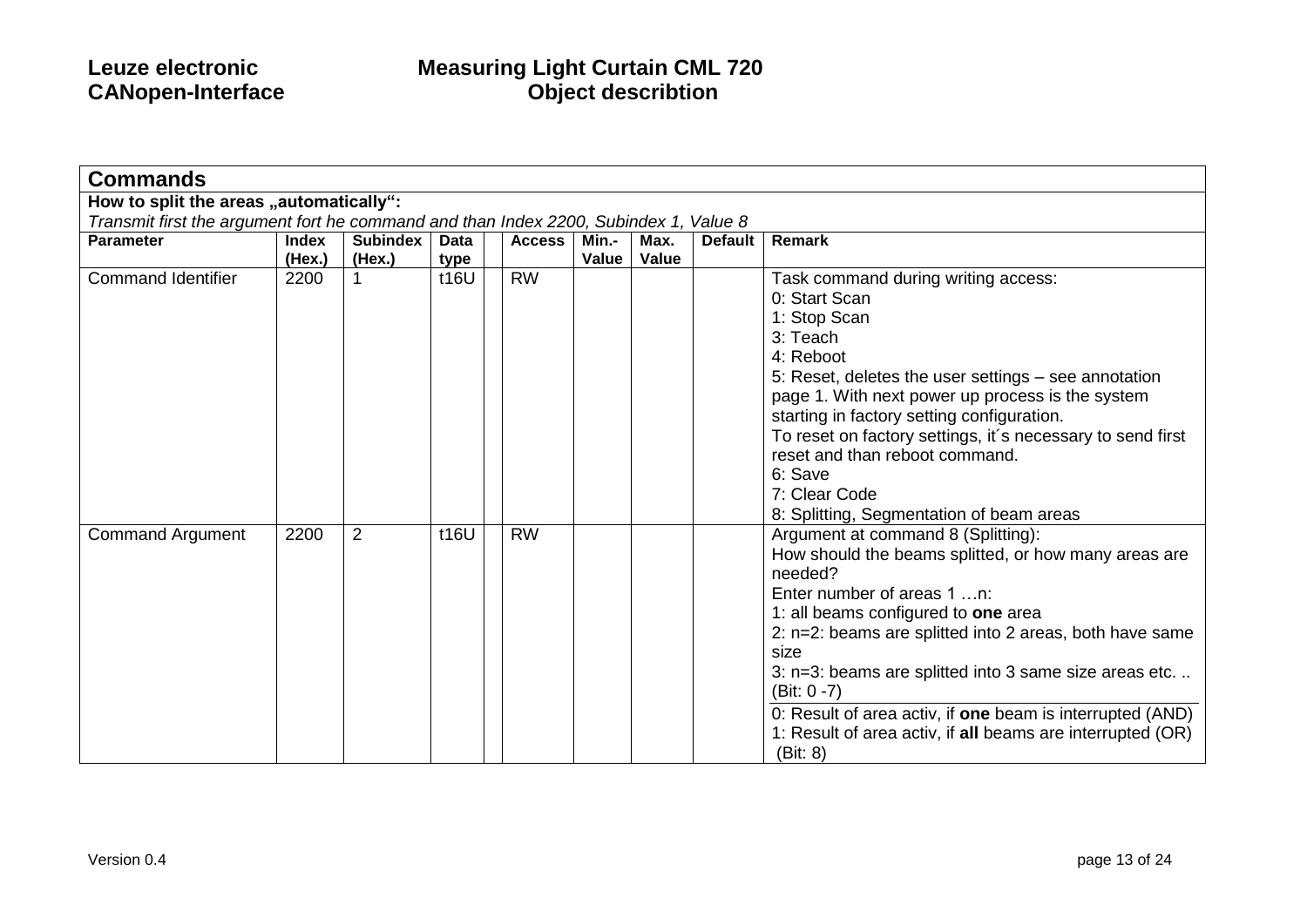| <b>Teach-Status</b> |      |  |      |           |  |                     |                                                                                                                      |
|---------------------|------|--|------|-----------|--|---------------------|----------------------------------------------------------------------------------------------------------------------|
| Teach-Status        | 2400 |  | t08S | <b>RO</b> |  | MAX_<br><b>T08U</b> | Feedback about last teach result:<br>0x00: Teach ok<br>0x01: Teach busy<br>$0x80$ : Teach error (Bit $8 =$ Errorbit) |

| Alignment of the light curtains                                  |              |                 |             |               |       |       |                |                            |
|------------------------------------------------------------------|--------------|-----------------|-------------|---------------|-------|-------|----------------|----------------------------|
| Alignment level of first and last beam.                          |              |                 |             |               |       |       |                |                            |
| Please notice - values are different if function reserve changes |              |                 |             |               |       |       |                |                            |
| <b>Parameter</b>                                                 | <b>Index</b> | <b>Subindex</b> | <b>Data</b> | <b>Access</b> | Min.- | Max.  | <b>Default</b> | Remark                     |
|                                                                  | (Hex.)       | (Hex)           | type        |               | Value | Value |                |                            |
| <b>First Beam Intensity</b>                                      | 2404         |                 | t16U        | <b>RO</b>     |       |       |                | Signal level at beam no. 1 |
| Last Beam Intensity                                              | 2404         |                 | t16U        | <b>RO</b>     |       |       |                | Signal level at beam no. n |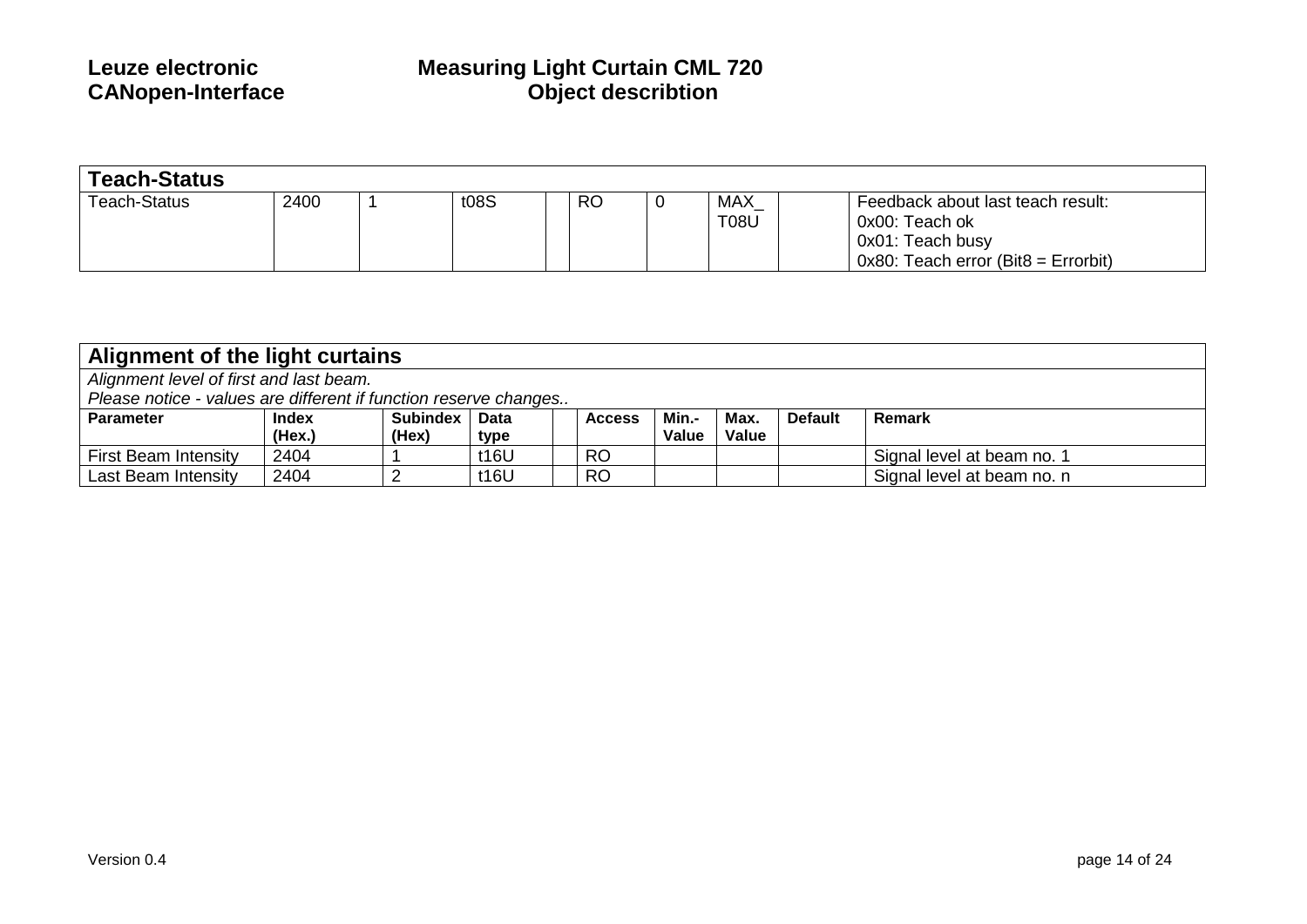| <b>Process data</b>                                                                                                                                                                                                                             |              |                 |             |               |              |              |                |                                        |
|-------------------------------------------------------------------------------------------------------------------------------------------------------------------------------------------------------------------------------------------------|--------------|-----------------|-------------|---------------|--------------|--------------|----------------|----------------------------------------|
| <b>Parameter</b>                                                                                                                                                                                                                                | <b>Index</b> | <b>Subindex</b> | <b>Data</b> | <b>Access</b> | Min.-        | Max.         | <b>Default</b> | <b>Remark</b>                          |
|                                                                                                                                                                                                                                                 | (Hex.)       | (Hex.)          | type        |               | <b>Value</b> | <b>Value</b> |                |                                        |
| Processdata selection:<br>FIB/FNIB (first interrupted / not interupted beam),<br>LIB/LNIB (last interrupted / not interrupted beam),<br>TIB/TNIB (total interrupted / not interrupted beams),<br>Area Out 1-16 resp. 17-32, Digital In- Outputs |              |                 |             |               |              |              |                |                                        |
| First Interrupted Beam<br>(FIB)                                                                                                                                                                                                                 | 2405         |                 | t16U        | <b>RO</b>     |              |              |                | Number of first interrupted beam       |
| <b>First Not Interrupted</b><br>beam (FNIB)                                                                                                                                                                                                     | 2406         |                 | t16U        | <b>RO</b>     |              |              |                | Number of first not interrupted beam   |
| Last Interrupted Beam<br>(LIB)                                                                                                                                                                                                                  | 2407         |                 | t16U        | <b>RO</b>     |              |              |                | Number of last interrupted beam        |
| Last Not Interrupted<br>Beam (LNIB)                                                                                                                                                                                                             | 2408         |                 | t16U        | <b>RO</b>     |              |              |                | Number of last not interrupted beam    |
| <b>Total Interrupted</b><br>Beams (TIB)                                                                                                                                                                                                         | 2409         |                 | t16U        | <b>RO</b>     |              |              |                | Summary of total interrupted beams     |
| <b>Total Not Interrupted</b><br>Beams (TNIB)                                                                                                                                                                                                    | 240A         |                 | t16U        | <b>RO</b>     |              |              |                | Summary of total not interrupted beams |
| Code LoWord (CLW)                                                                                                                                                                                                                               | 240B         |                 | t16U        | <b>RO</b>     |              |              |                | Customer specific solution             |
| Code HiWord (CHW)                                                                                                                                                                                                                               | 240C         |                 | t16U        | <b>RO</b>     |              |              |                | Customer specific solution             |
| Area Output LoWord<br>(ALW)                                                                                                                                                                                                                     | 240D         |                 | t16U        | <b>RO</b>     |              |              |                | Logical output of first 16 areas       |
| Area Output HiWord<br>(AHW)                                                                                                                                                                                                                     | 240E         |                 | t16U        | <b>RO</b>     |              |              |                | Logical output of area 17 - 32         |
| Switching status of<br>digital IO                                                                                                                                                                                                               | 240F         |                 | t16U        | <b>RO</b>     |              |              |                | Status image of pin 2 and pin 5        |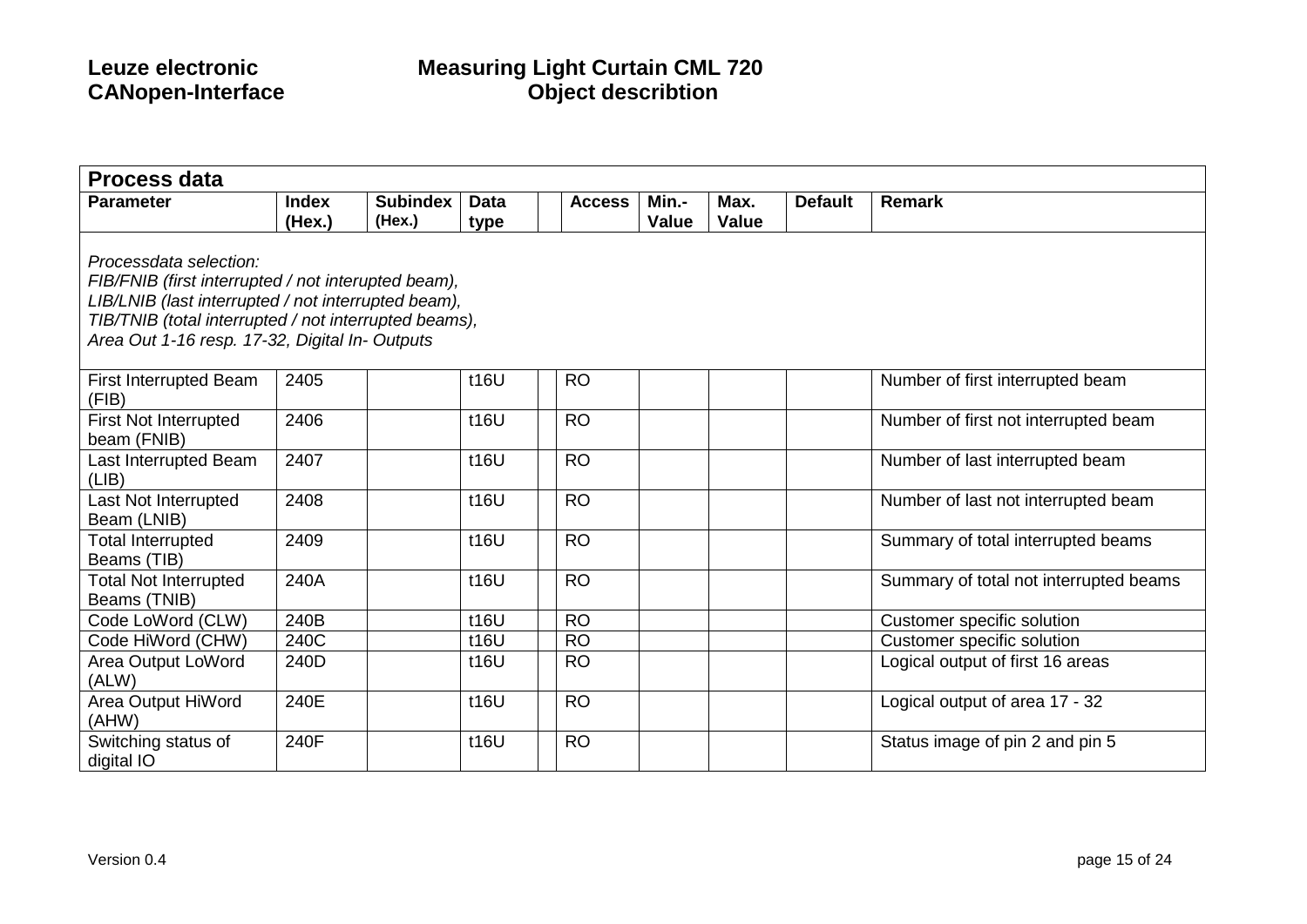| <b>CML</b> sensor status | 2411 |                | t16U                         | <b>RO</b>             | Bit 0-11: Scan number of one<br>measurement cycle;<br>Bit 12-13: reserved;<br>Bit 14: $1 =$ Event, (Set if status has<br>changed)<br>Reason for a event can be checked at<br><b>Index 2162</b><br>Bit 15: 1 = valid measuring result |
|--------------------------|------|----------------|------------------------------|-----------------------|--------------------------------------------------------------------------------------------------------------------------------------------------------------------------------------------------------------------------------------|
| Beamstream               | 2412 |                | t16U<br>[111]                | <b>RO</b>             | Read-out status of all beams<br>Read-out beam 1-16<br>One object contains 16 light beams<br>----------------------<br>There is signed status of a interrupted<br>beam respectively not interrupted beam<br>in a bit.                 |
|                          |      | $\overline{2}$ | t16U                         | <b>RO</b>             | Read-out beam 17 - 32                                                                                                                                                                                                                |
|                          |      | 3<br>$\cdots$  | t16U<br>$\sim$ $\sim$ $\sim$ | <b>RO</b><br>$\cdots$ | Read-out beam $33 - 48$                                                                                                                                                                                                              |
|                          |      | 6F             | t16U                         | <b>RO</b>             | Read-out beam 1761 - 1776<br>Beam $n$ up to $(n+15)$                                                                                                                                                                                 |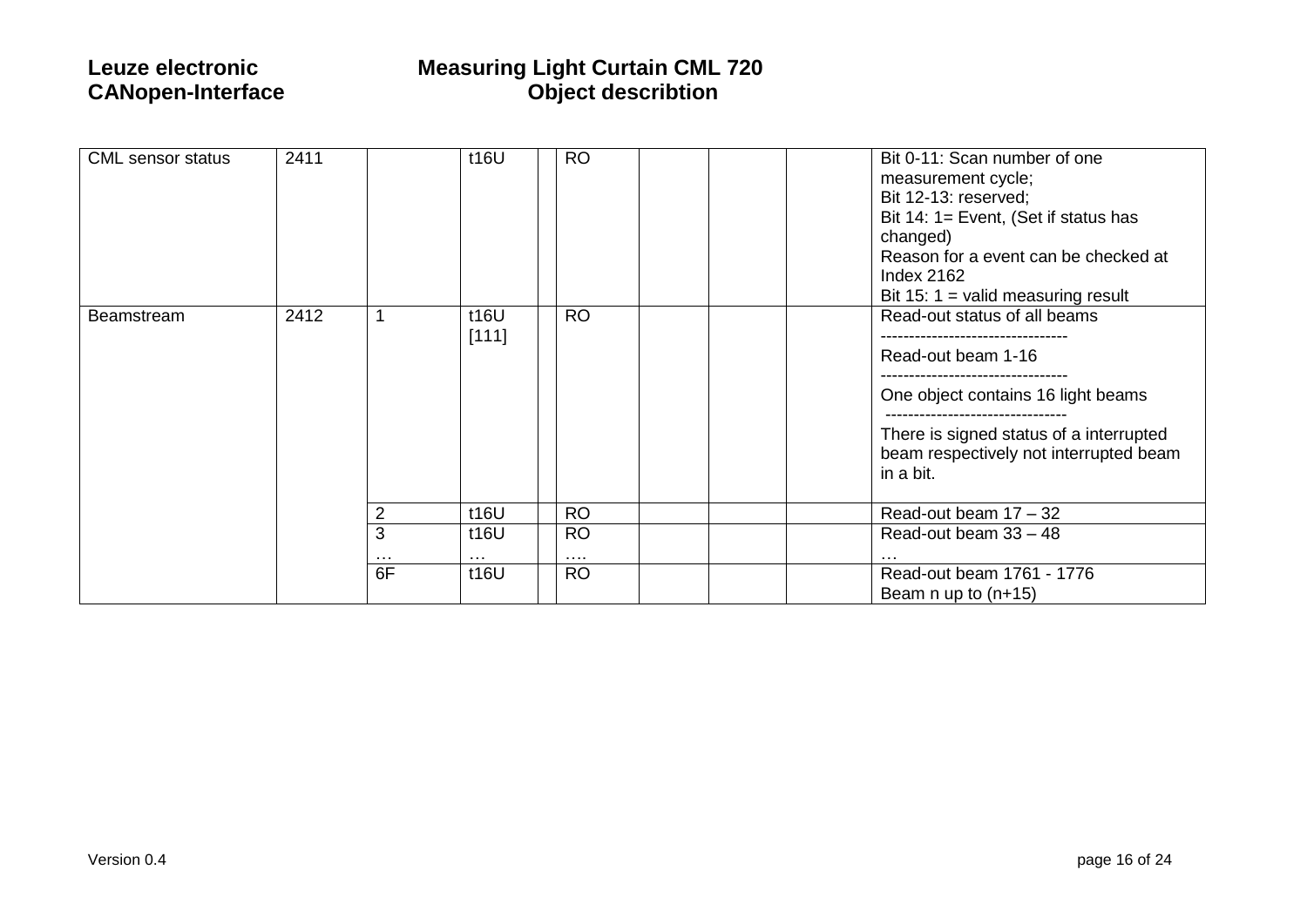| <b>Status</b>                             |                        |                          |              |                |                |               |                |                                                                                                                                                                                                                                                 |
|-------------------------------------------|------------------------|--------------------------|--------------|----------------|----------------|---------------|----------------|-------------------------------------------------------------------------------------------------------------------------------------------------------------------------------------------------------------------------------------------------|
| Information about status of light curtain |                        |                          |              |                |                |               |                |                                                                                                                                                                                                                                                 |
| <b>Parameter</b>                          | <b>Index</b><br>(Hex.) | <b>Subindex</b><br>(Hex) | Data<br>type | <b>Accessf</b> | Min -<br>Value | Max.<br>Value | <b>Default</b> | Remark                                                                                                                                                                                                                                          |
| <b>Device Status</b>                      | 2162                   |                          | t16S         | <b>RO</b>      |                |               |                | 0: Normal function<br>1: Teach failure<br>2: Internal Temp./Voltage monitoring<br>3: Invalid configuration<br>4: Hardware failure<br>5: Voltage failure 24V<br>6: Transmitter and receiver inconsistent<br>7: Missing connection to transmitter |
| <b>RX Error Field</b>                     | 2600                   |                          | t16U         | <b>RO</b>      |                |               |                | Only internal diagnostic                                                                                                                                                                                                                        |
| <b>KX Error Field</b>                     | 2601                   |                          | t16U         | <b>RO</b>      |                |               |                | Only internal diagnostic                                                                                                                                                                                                                        |

Remarks:

 $\overline{t08U}$  = type 8bit unsigned t16U = type 16bit unsigned  $t16S =$  type 16bit integer  $MAX-BEAM = max.$  number of beams MAX\_T08U = max. 8bit unsigned MAX\_T16U = max. 16bit unsigned MAX\_T32U = max. 32bit unsigned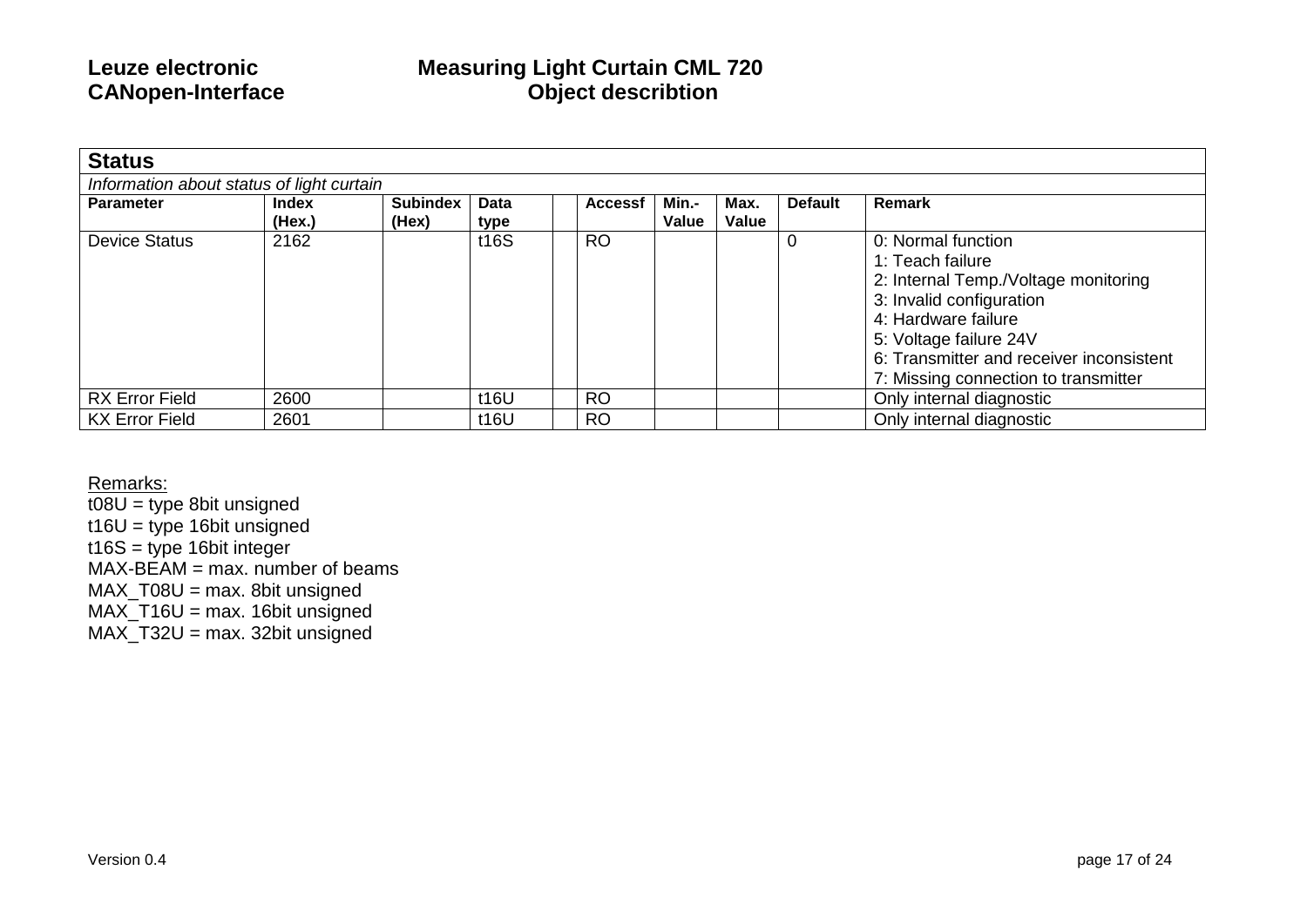### **Appendix A:**

Example to read out 64 beams:

| Mapping of TPDO1 looks following: |            |                                                                         |  |
|-----------------------------------|------------|-------------------------------------------------------------------------|--|
| MAPPINGENTRY1                     | 0x24120110 | -> mapped is Index 0x2412 Sublndex 01 Length of mapped object is 16 bit |  |
| MAPPINGENTRY2                     | 0x24120210 | -> mapped is Index 0x2412 Sublndex 02 Length of mapped object is 16 bit |  |
| MAPPINGENTRY3                     | 0x24120310 | -> mapped is Index 0x2412 Sublndex 03 Length of mapped object is 16 bit |  |
| MAPPINGENTRY4                     | 0x24120410 | -> mapped is Index 0x2412 SubIndex 04 Length of mapped object is 16 bit |  |

The 32bits must be read in following way (301 Profil 301\_v04020005\_cor3.pdf page 142 Figure 73: Structure of TPDO mapping)

| ◡                        | 16 | 15 |           |        |
|--------------------------|----|----|-----------|--------|
| ndex<br>지갑하면 어려워서 아이가    |    |    | Sub-index | .enath |
| <b>MSB</b><br>$\cdots -$ |    |    |           |        |

Figure 73: Structure of TPDO mapping

It's possible to map per PDO 4 x 16bit objects  $\rightarrow$  64 beams

Into the PDO's can be mapped all data which are listed under headline "process data" (Index >2405)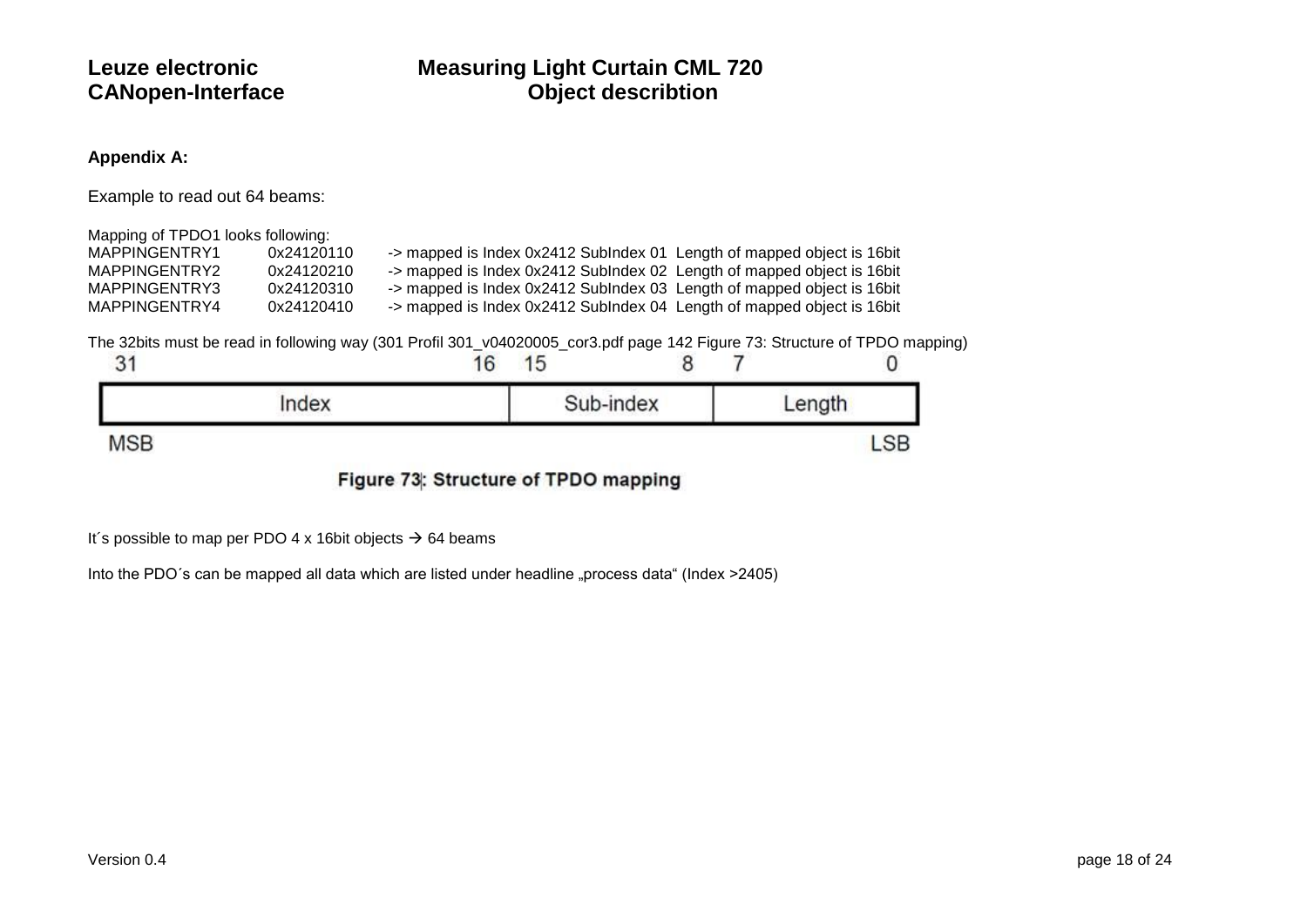### **Appendix B:**

Example: Activation and deactivation of blanking areas.

### **Example: Autom. configuration and acivation of 2 blanking areas by teach**

How to configure 2 blanking areas by plc:

- 1) 0x2104sub01: to 2 (required number of blanking areas = 2 blanking areas allowed)
- 2) 0x2104sub02: to 1 = activ (blanking-ares automatically configured by teach)
- 3) 0x2104sub03: to 2 (Logical value 1 for blanked beams)
- 4) 0x2104sub06: to 2 (Logical value 1 for blanked beams)
- 5) 0x2200sub01: value 3 (Teach)

The internal processor calculates the values of objects 0x2104sub04 and 0x2104sub05 as well as 0x2104sub07 and 0x2104sub08 and saves the values remanent. With a successful teach are all other objects 0x2104 remanent saved, if 0x2103sub02 is configured to value 0 = Save persistent to Flash

### **Example: Deactivation of blanking areas**

- 1) 0x2104sub01: to 0 (**No** blanking areas allowed)
- 2) 0x2104sub02: to 0 (Autoblanking inactiv)
- 3) 0x2104sub03: to 0 (no beams blanked)
- 4) 0x2104sub06: to 0 (no beams blanked
- 5) 0x2200sub01: value 3 (Teach)

To be shure, that all blanking areas are deactivated, it´s necessary that at object 0x2104sub1 until sub E all values set to 0.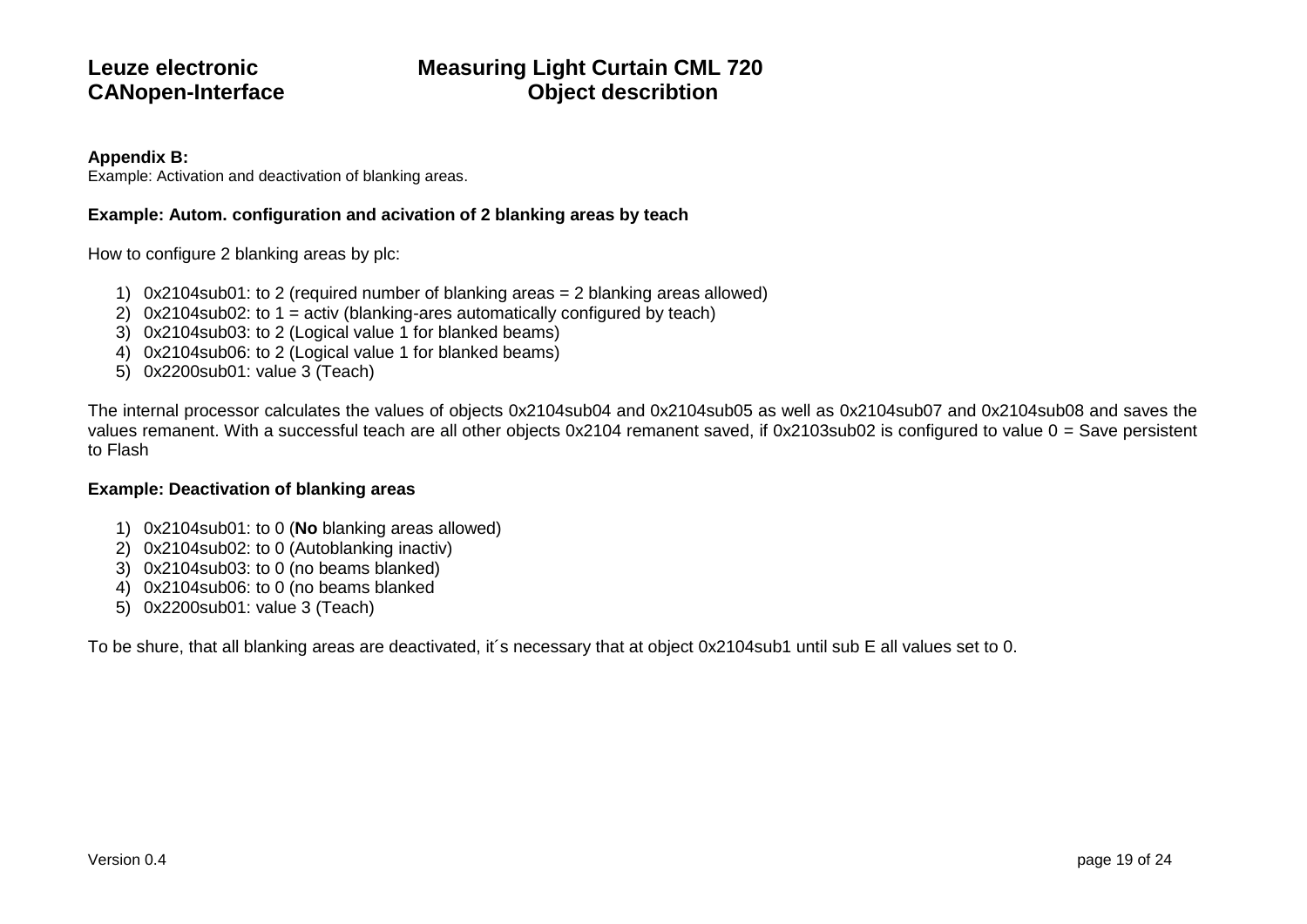### **Appendix C:**

Example: How to setup configured areas (beam 1- 32) to an output (pin 2)

There are different logical functionalities, depending on conditions for beams "ON" and "OFF"

| Index            | <b>Description / Variables</b>         |                                |                                |                                |                                |
|------------------|----------------------------------------|--------------------------------|--------------------------------|--------------------------------|--------------------------------|
| 2170             | <b>Configuration Area 01</b>           |                                |                                |                                |                                |
| 2170             | Area 01                                |                                |                                |                                |                                |
| Sub <sub>1</sub> | Value: $1 =$ Activated                 |                                |                                |                                |                                |
| 2170             | Logic conditions                       | Value: 0                       | Value: 1                       | Value: 0                       | Value: 1                       |
| Sub <sub>2</sub> |                                        | Normal – light switching       | Inverted - dark switching      | Normal - light switching       | Inverted - dark switching      |
| 2170             | Start beam                             |                                |                                |                                |                                |
| Sub <sub>3</sub> | Value:                                 |                                |                                |                                |                                |
| 2170             | End beam                               | 32                             | 32                             | 32                             | 32                             |
| Sub 4            | Value:                                 |                                |                                |                                |                                |
| 2170             | Number of beams for                    | 32                             | 32                             |                                | 1                              |
| Sub <sub>5</sub> | condition ON                           |                                |                                |                                |                                |
|                  | Value:                                 |                                |                                |                                |                                |
| 2170             | Number of beams for                    | $\overline{31}$                | 31                             | $\Omega$                       | $\Omega$                       |
| Sub 6            | condition OFF                          |                                |                                |                                |                                |
|                  | Value:                                 |                                |                                |                                |                                |
|                  | <b>Digital IO settings</b>             |                                |                                |                                |                                |
| 2151             | Configuration Pin 2 (PNPmode)          |                                |                                |                                |                                |
| 2151             | Selection input/output                 |                                |                                |                                |                                |
| Sub 4            | Value: $0 =$ Output                    |                                |                                |                                |                                |
| 2151             | Switching level                        | Output 1, if all beams are not | Output 0, if all beams are not | Output 1, if all beams are not | Output 0, if all beams are not |
| Sub <sub>3</sub> | Value: $0 = Normal - light$            | interrupted.                   | interrupted, resp. beam 1-31   | interrupted, resp. as long as  | interrupted.                   |
|                  | switching                              | Output 0, if 1 beam            | are not interrupted.           | 1-31 beams are not             | Output 1 as soon as 1 beam is  |
|                  |                                        | interrupted or >1 beam         | Output 1, only if 32 beams     | interrupted.                   | interrupted.                   |
|                  |                                        | interrupted.                   | interrupted.                   | Output 0, if 32 beams          |                                |
|                  |                                        |                                |                                | interrupted.                   |                                |
| 2151             | Switching level                        | Output 0, if all beams are     | Output 1, if all beams are not | Output 0, if all beams are not | Output 1, if all beams are not |
| Sub <sub>3</sub> | Value: $1 =$ Inverted - dark           | not interrupted.               | interrupted, resp. 1-31 beams  | interrupted, resp. as long as  | interrupted.                   |
|                  | switching                              | Output 1, if 1 beam is         | not interrupted.               | 1-31 beams are not             | Output 0, as soon as 1 beam is |
|                  |                                        | interrupted or >1 beam         | Output 0, only if 32 beams     | interrupted.                   | interrupted.                   |
|                  |                                        | interrupted.                   | interrupted.                   | Output 1, if 32 beams          |                                |
|                  |                                        |                                |                                | interrupted.                   |                                |
|                  |                                        | <b>OR-Function</b>             | <b>AND-Function</b>            |                                |                                |
| 2151             | Output function                        |                                |                                |                                |                                |
| Sub <sub>1</sub> | Value: 1 = Switching output (area 132) |                                |                                |                                |                                |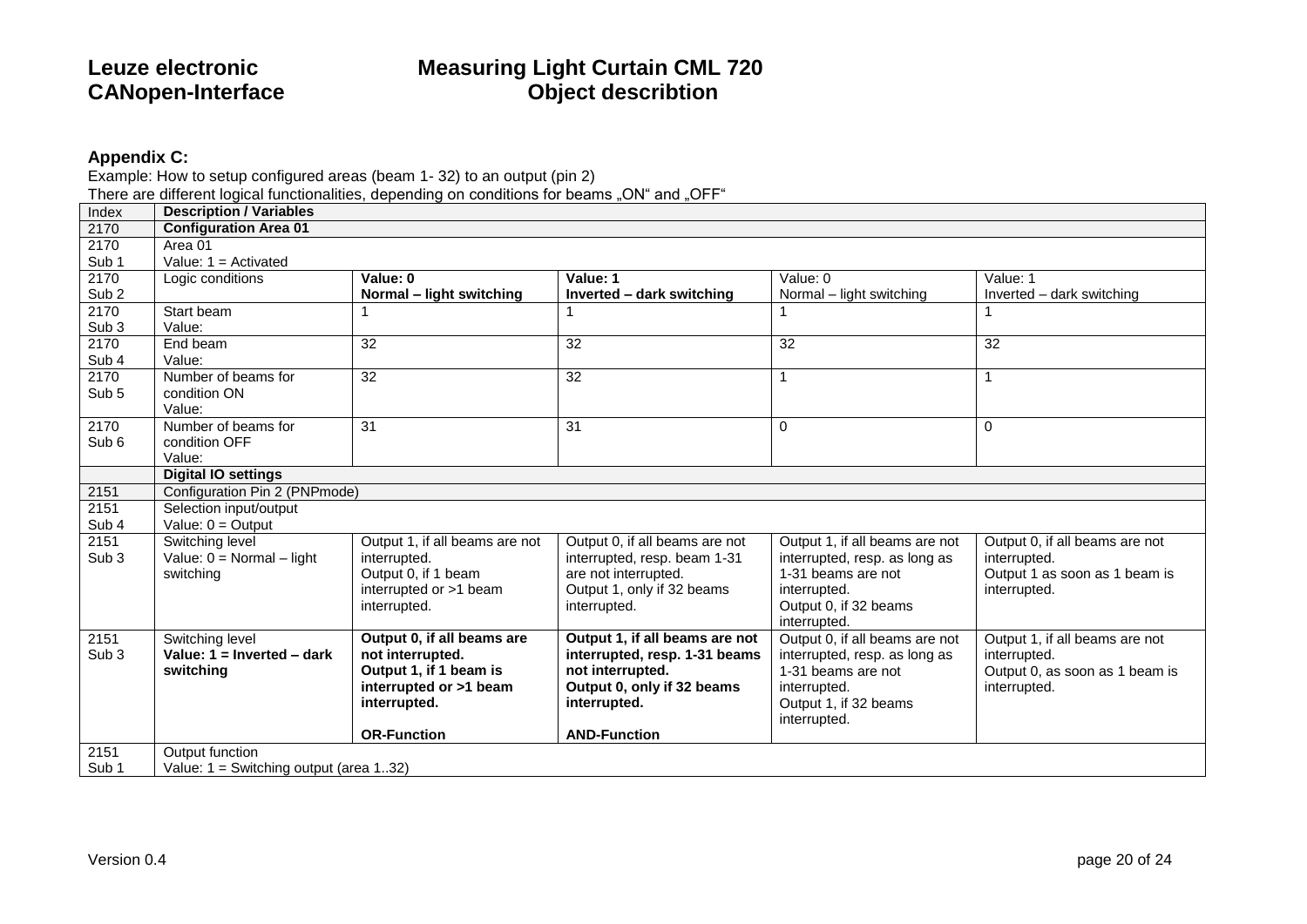|                  | Mapping of configured Area 01 to Pin 2 |                                    |  |  |  |  |
|------------------|----------------------------------------|------------------------------------|--|--|--|--|
| 2155             | Digital Output 2 Settings              |                                    |  |  |  |  |
| 2155             | Area mapping 32                        |                                    |  |  |  |  |
| Sub <sub>3</sub> | 1 (logical or)                         | 0b00000000000000000000000000000001 |  |  |  |  |
|                  |                                        | 0x00000001                         |  |  |  |  |
|                  |                                        |                                    |  |  |  |  |

|               | Mapping of configured Area 08 to Pin 2    |                                     |  |  |  |  |  |
|---------------|-------------------------------------------|-------------------------------------|--|--|--|--|--|
| 2155          | Digital Output 2 Settings                 |                                     |  |  |  |  |  |
| 2155<br>Sub 3 | Area mapping 32<br>.1 (logical or)<br>. 1 | 0b000000000000000000000000010000000 |  |  |  |  |  |
|               |                                           | 0x00000080                          |  |  |  |  |  |

| Mapping of configured Areas 01 and 08 to Pin 2 (OR) |                           |                                    |  |  |  |
|-----------------------------------------------------|---------------------------|------------------------------------|--|--|--|
| 2155                                                | Digital Output 2 Settings |                                    |  |  |  |
| 2155                                                | Area mapping 32           |                                    |  |  |  |
| Sub <sub>3</sub>                                    | $\dots$ 1 (logical or)    | 0b00000000000000000000000010000001 |  |  |  |
|                                                     |                           |                                    |  |  |  |
|                                                     |                           | 0x00000081                         |  |  |  |

| Mapping of configured Areas 01 v 02 v 08 v 32 to Pin 2 (OR) |                           |                                    |  |  |  |
|-------------------------------------------------------------|---------------------------|------------------------------------|--|--|--|
| 2155                                                        | Digital Output 2 Settings |                                    |  |  |  |
| 2155                                                        | Area mapping 32           |                                    |  |  |  |
| Sub <sub>3</sub>                                            | 1 (logical or)            | 0b10000000000000000000000010000011 |  |  |  |
|                                                             |                           | 0x80000083                         |  |  |  |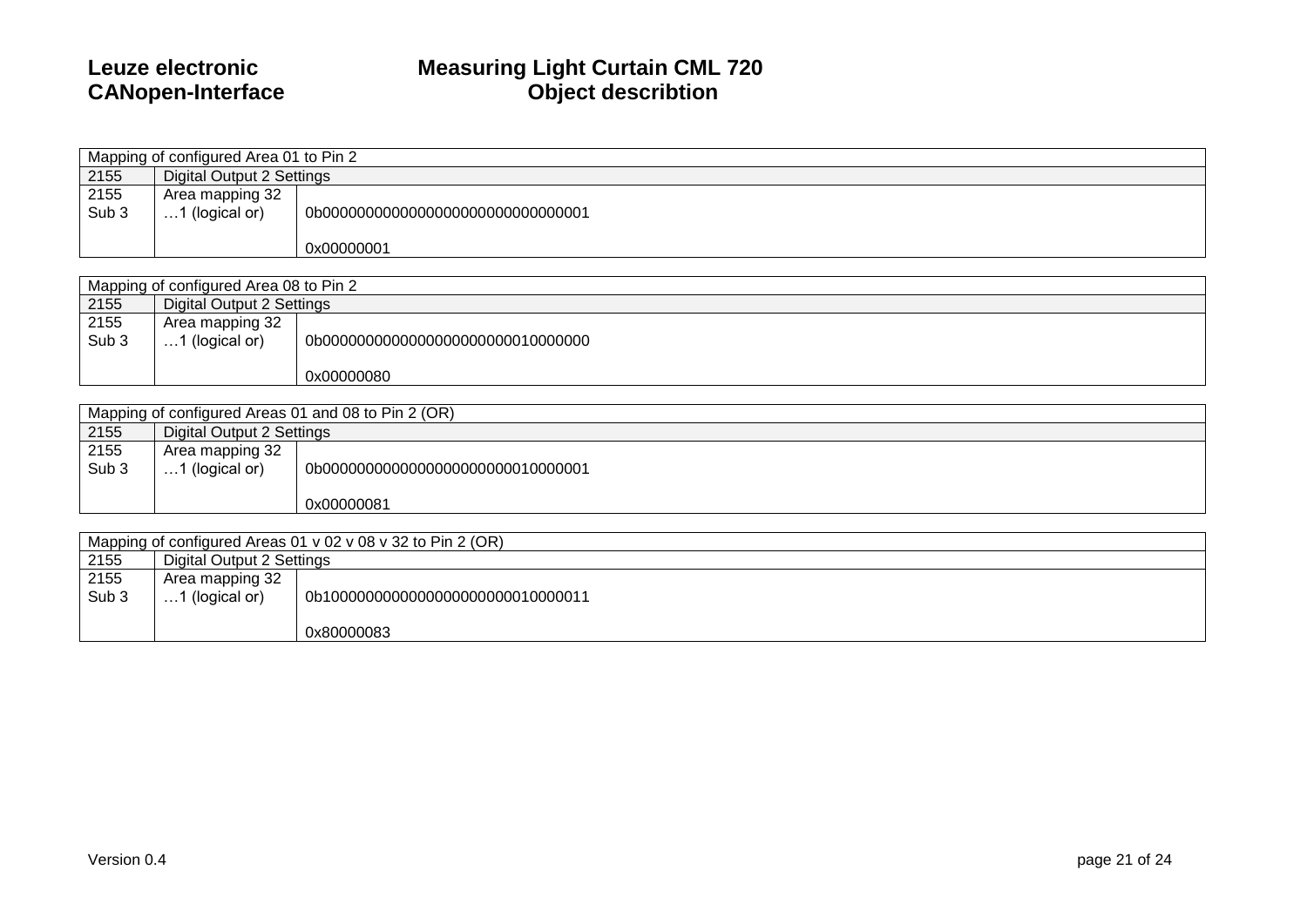### **Leuze electronic Measuring Light Curtain CML 720 CANopen-Interface Object describtion**

### **Example: Digital output Pin 2 switching, as soon as one beam is interrupted.**

(Measuring field length 32 beams)

How to configure pin 2 by plc:

- 1) 0x2170sub01: to 1 (Area 01 activated)
- 2) 0x2170sub02: to 0 (Light switching)
- 3) 0x2170sub03: to 1 (Start beam of area)
- 4) 0x2170sub04: to 32 (End beam of area)
- 5) 0x2170sub05: to 32 (Number of beams for condition ON)
- 6) 0x2170sub06: to 31 (Number of beams for condition OFF)
- 7)  $0x2151$ sub01: to 1 (Output function = switching output)
- 8) 0x2151sub03: to 1 (Switching level Inverted)
- 9) 0x2151sub04: to 0 (Pin 2 = output)
- 10) 0x2155sub03: to 1 (Bit-Mapping of area 01 to Pin 2)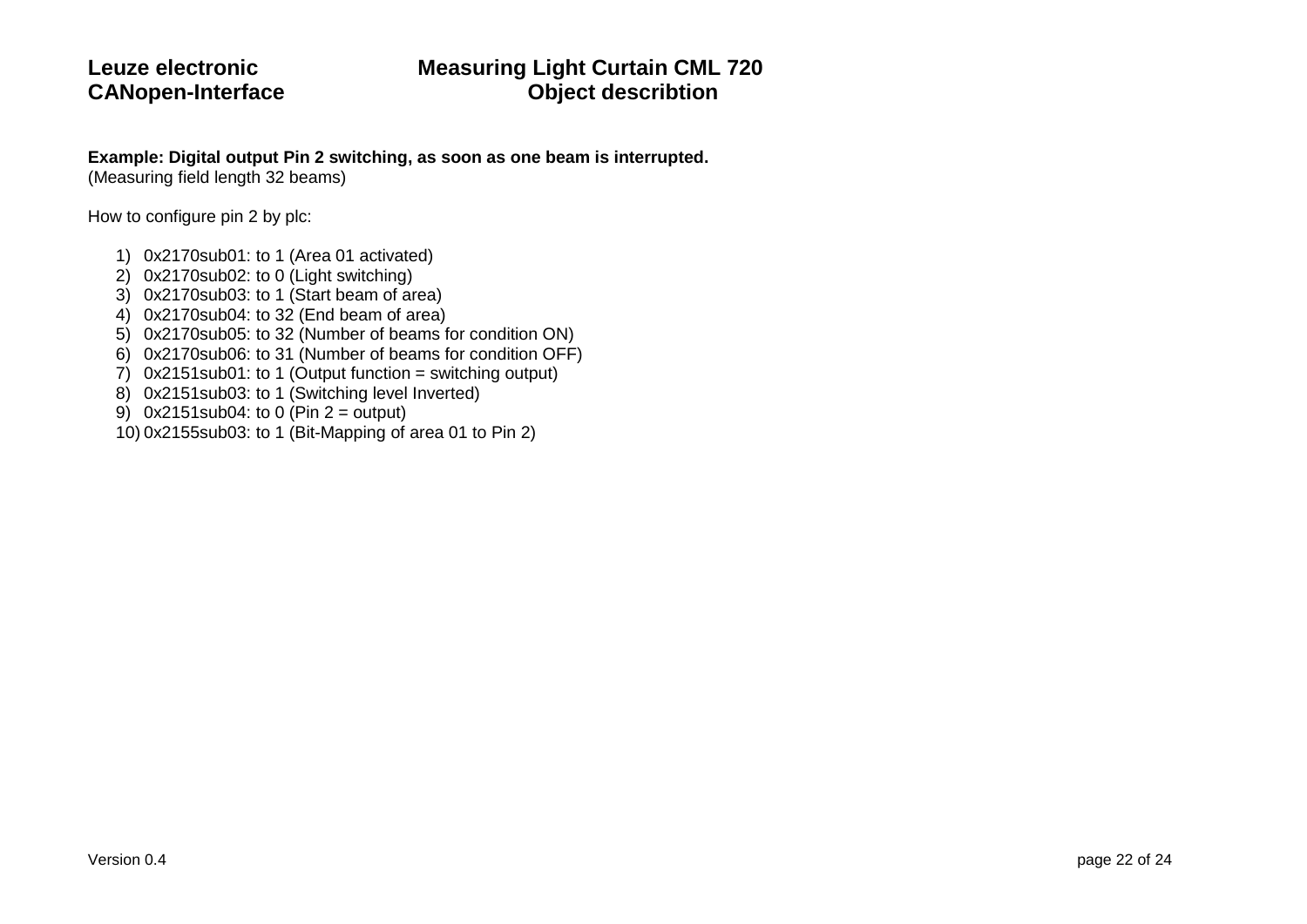### **Appendix D: Hole recognition**

Example: Hole detection at a web and signalization of a hole at output pin 2 There are different settings at logical functions. Please take care of the still interrupted beams.

Configuration of beam width and hole size:

| Index      | <b>Describtion / Variables</b>                      |      |                                                                                                    |  |  |  |
|------------|-----------------------------------------------------|------|----------------------------------------------------------------------------------------------------|--|--|--|
| 2170       | <b>Configuration area 01</b>                        |      |                                                                                                    |  |  |  |
| 2170 Sub 1 | Area 01                                             | 0x01 | This area has to be mapped (later on) to output pin 2                                              |  |  |  |
|            | Value: $1 =$ Activated                              |      |                                                                                                    |  |  |  |
| 2170 Sub 2 | Logic condition of area                             | 0x01 | Beams are interrupted depending of web width, therefore logical function is dark switching.        |  |  |  |
|            | Value: $1 =$ Inverted – dark switching              |      |                                                                                                    |  |  |  |
| 2170 Sub 3 | Start beam of area (web)                            | 5    | Beginning at beam no. 5 analysis of hole recognition starts. If it's not shure, that web is always |  |  |  |
|            | Value:5                                             |      | interrupting beam no. 5, so it will be saver to configure no. 6 or even no. 7                      |  |  |  |
| 2170 Sub 4 | End beam of area (web)                              | 25   | Beginning at beam no. 25 analysis of hole recognition ends. If it's not shure, that web is always  |  |  |  |
|            | Value:25                                            |      | interrupting beam no. 25, so it will be saver to configure no. 24 or even no. 23                   |  |  |  |
| 2170 Sub 5 | Number of beams for condition ON                    | 21   | With this kind of setting, area /output is switching as soon as $\geq 1$ is not interrupted.       |  |  |  |
|            | Value:21                                            |      |                                                                                                    |  |  |  |
| 2170 Sub 6 | Number of beams for condition OFF                   | 20   |                                                                                                    |  |  |  |
|            | Value:20                                            |      |                                                                                                    |  |  |  |
|            | Example for detection from ≥2 not interrupted beams |      |                                                                                                    |  |  |  |
| 2170 Sub 5 | Number of beams for condition ON                    | 20   | With this kind of setting, area /output is switching as soon as $\geq 2$ is not interrupted.       |  |  |  |
|            | Value:20                                            |      |                                                                                                    |  |  |  |
| 2170 Sub 6 | Number of beams for condition OFF                   | 19   |                                                                                                    |  |  |  |
|            | Value:19                                            |      |                                                                                                    |  |  |  |
|            | Example for detection from ≥3 not interrupted beams |      |                                                                                                    |  |  |  |
| 2170 Sub 5 | Number of beams for condition ON                    | 19   | With this kind of setting, area /output is switching as soon as $\geq 3$ is not interrupted.       |  |  |  |
|            | Value:19                                            |      |                                                                                                    |  |  |  |
| 2170 Sub 6 | Number of beams for condition OFF                   | 18   |                                                                                                    |  |  |  |
|            | Value:18                                            |      |                                                                                                    |  |  |  |